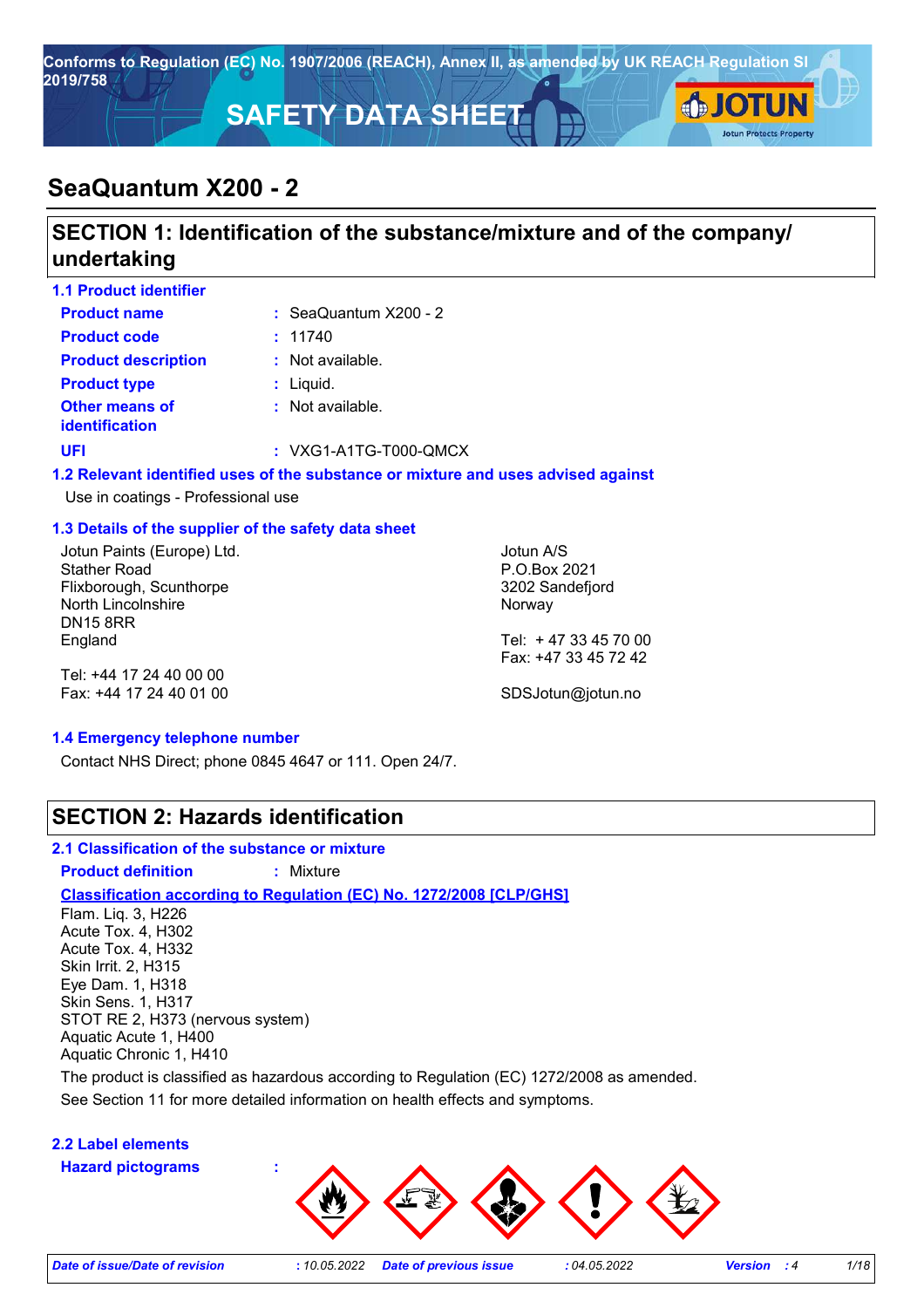# **SECTION 2: Hazards identification**

| <b>Signal word</b>                                                                                                                                              | : Danger.                                                                                                                                                                                                                                                                                                                                                                                                                                                                                                                                                                                                      |
|-----------------------------------------------------------------------------------------------------------------------------------------------------------------|----------------------------------------------------------------------------------------------------------------------------------------------------------------------------------------------------------------------------------------------------------------------------------------------------------------------------------------------------------------------------------------------------------------------------------------------------------------------------------------------------------------------------------------------------------------------------------------------------------------|
| <b>Hazard statements</b>                                                                                                                                        | : H226 - Flammable liquid and vapour.<br>H302 + H332 - Harmful if swallowed or if inhaled.<br>H315 - Causes skin irritation.<br>H317 - May cause an allergic skin reaction.<br>H318 - Causes serious eye damage.<br>H373 - May cause damage to organs through prolonged or repeated exposure.<br>(nervous system)<br>H410 - Very toxic to aquatic life with long lasting effects.                                                                                                                                                                                                                              |
| <b>Precautionary statements</b>                                                                                                                                 |                                                                                                                                                                                                                                                                                                                                                                                                                                                                                                                                                                                                                |
| <b>General</b>                                                                                                                                                  | : Not applicable.                                                                                                                                                                                                                                                                                                                                                                                                                                                                                                                                                                                              |
| <b>Prevention</b>                                                                                                                                               | : P280 - Wear protective gloves. Wear eye or face protection.<br>P210 - Keep away from heat, hot surfaces, sparks, open flames and other ignition<br>sources. No smoking.<br>P273 - Avoid release to the environment.<br>P260 - Do not breathe vapour.<br>P270 - Do not eat, drink or smoke when using this product.                                                                                                                                                                                                                                                                                           |
| <b>Response</b>                                                                                                                                                 | : P391 - Collect spillage.<br>P314 - Get medical advice/attention if you feel unwell.<br>P304 + P312 - IF INHALED: Call a POISON CENTER or doctor if you feel unwell.<br>P362 + P364 - Take off contaminated clothing and wash it before reuse.<br>P302 + P352 - IF ON SKIN: Wash with plenty of water.<br>P333 + P313 - If skin irritation or rash occurs: Get medical advice or attention.<br>P305 + P351 + P338, P310 - IF IN EYES: Rinse cautiously with water for several<br>minutes. Remove contact lenses, if present and easy to do. Continue rinsing.<br>Immediately call a POISON CENTER or doctor.  |
| <b>Storage</b>                                                                                                                                                  | : Not applicable.                                                                                                                                                                                                                                                                                                                                                                                                                                                                                                                                                                                              |
| <b>Disposal</b>                                                                                                                                                 | : P501 - Dispose of contents and container in accordance with all local, regional,<br>national and international regulations.                                                                                                                                                                                                                                                                                                                                                                                                                                                                                  |
| <b>Hazardous ingredients</b>                                                                                                                                    | : dicopper oxide<br>xylene<br>colophony<br>copper pyrithione                                                                                                                                                                                                                                                                                                                                                                                                                                                                                                                                                   |
| <b>Supplemental label</b><br>elements                                                                                                                           | : Not applicable.                                                                                                                                                                                                                                                                                                                                                                                                                                                                                                                                                                                              |
| <b>Additional information</b>                                                                                                                                   | : Antifouling. Active substances: dicopper oxide (CAS 1317-39-1) 49.8 % w/w, copper<br>pyrithione (CAS 14915-37-8) 1.6 % w/w. Read Technical Data Sheet and Safety<br>Data Sheet before use. Do not reuse empty containers. For professional use only.                                                                                                                                                                                                                                                                                                                                                         |
| <b>Additional information</b>                                                                                                                                   | : HSE No. 9499, DO NOT BREATHE SPRAY MIST, WEAR SUITABLE<br>PROTECTIVE CLOTHING (COVERALLS OF A CONTRASTING COLOUR TO THE<br>PRODUCT BEING APPLIED, UNDERNEATH A DISPOSABLE COVERALL WITH<br>HOOD), SUITABLE GLOVES AND IMPERVIOUS FOOTWEAR THAT PROTECTS<br>THE LOWER LEG. WEAR SUITABLE RESPIRATORY EQUIPMENT (such as air-<br>fed respiratory protective equipment with combined protective helmet and visor)<br>when spraying. WEAR SUITABLE RESPIRATORY EQUIPMENT (such as FFP3 or<br>an equivalent standard) when working in the vicinity of the spray plume. DISPOSE<br>OF PROTECTIVE GLOVES after use. |
| In compliance                                                                                                                                                   | IMO Antifouling System Convention compliant (AFS/CONF/26).                                                                                                                                                                                                                                                                                                                                                                                                                                                                                                                                                     |
| <b>Annex XVII - Restrictions</b><br>on the manufacture,<br>placing on the market and<br>use of certain dangerous<br>substances, mixtures and<br><b>articles</b> | : Not applicable.                                                                                                                                                                                                                                                                                                                                                                                                                                                                                                                                                                                              |
| <b>Special packaging requirements</b>                                                                                                                           |                                                                                                                                                                                                                                                                                                                                                                                                                                                                                                                                                                                                                |
|                                                                                                                                                                 |                                                                                                                                                                                                                                                                                                                                                                                                                                                                                                                                                                                                                |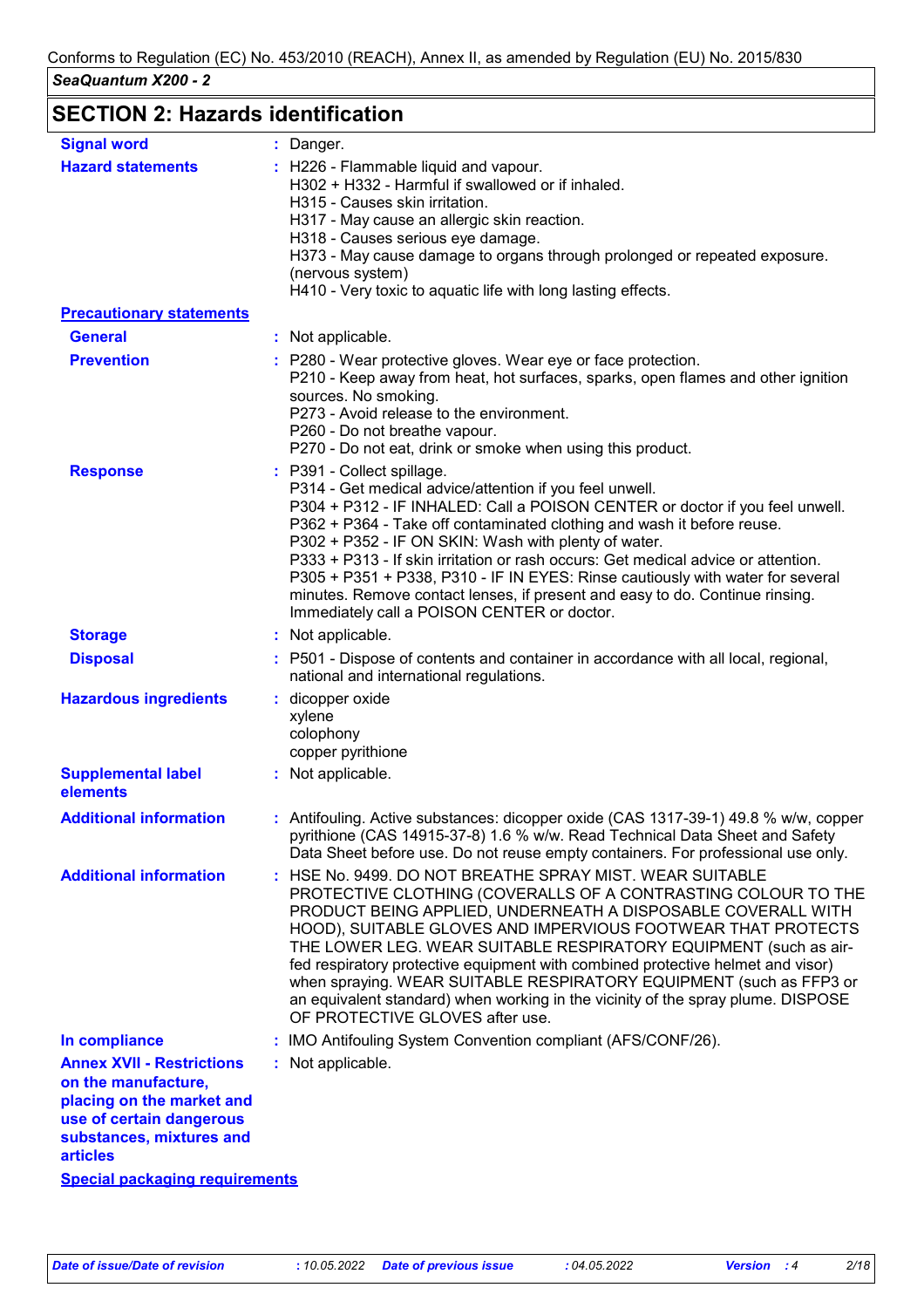# **SECTION 2: Hazards identification**

| <b>Containers to be fitted</b><br>with child-resistant<br>fastenings | : Not applicable. |  |
|----------------------------------------------------------------------|-------------------|--|
| <b>Tactile warning of danger : Not applicable.</b>                   |                   |  |

#### **2.3 Other hazards**

| for PBT or vPvB according<br>to Regulation (EC) No.<br>1907/2006, Annex XIII | <b>Product meets the criteria</b> : This mixture does not contain any substances that are assessed to be a PBT or a<br>vPvB. |
|------------------------------------------------------------------------------|------------------------------------------------------------------------------------------------------------------------------|
| Other hazards which do<br>not result in classification                       | : None known.                                                                                                                |

# **SECTION 3: Composition/information on ingredients**

| <b>Product/ingredient name</b> | <b>Identifiers</b>                                                                     | <b>Weight %</b> | <b>Regulation (EC) No.</b><br>1272/2008 [CLP]                                                                                                                                  | <b>Type</b> |
|--------------------------------|----------------------------------------------------------------------------------------|-----------------|--------------------------------------------------------------------------------------------------------------------------------------------------------------------------------|-------------|
| dicopper oxide                 | REACH #:<br>01-2119513794-36<br>EC: 215-270-7<br>CAS: 1317-39-1<br>Index: 029-002-00-X | $≥25 - ≤50$     | Acute Tox. 4, H302<br>Acute Tox. 4, H332<br>Eye Dam. 1, H318<br>Aquatic Acute 1, H400<br>$(M=100)$<br>Aquatic Chronic 1, H410<br>$(M=10)$                                      | [1] [2]     |
| xylene                         | REACH #:<br>01-2119488216-32<br>EC: 215-535-7<br>CAS: 1330-20-7<br>Index: 601-022-00-9 | $≥10 - ≤15$     | Flam. Liq. 3, H226<br>Acute Tox. 4, H312<br>Acute Tox. 4, H332<br>Skin Irrit. 2, H315<br>Eye Irrit. 2, H319<br>STOT SE 3, H335<br>Asp. Tox. 1, H304<br>Aquatic Chronic 3, H412 | [1] [2]     |
| ethylbenzene                   | REACH #:<br>01-2119489370-35<br>EC: 202-849-4<br>CAS: 100-41-4<br>Index: 601-023-00-4  | $\leq 5$        | Flam. Liq. 2, H225<br>Acute Tox. 4, H332<br>STOT RE 2, H373 (hearing<br>organs)<br>Asp. Tox. 1, H304<br>Aquatic Chronic 3, H412                                                | [1] [2]     |
| zinc oxide                     | REACH #:<br>01-2119463881-32<br>EC: 215-222-5<br>CAS: 1314-13-2<br>Index: 030-013-00-7 | $\leq 5$        | Aquatic Acute 1, H400 (M=1) [1]<br>Aquatic Chronic 1, H410<br>$(M=1)$                                                                                                          |             |
| colophony                      | REACH #:<br>01-2119480418-32<br>EC: 232-475-7<br>CAS: 8050-09-7<br>Index: 650-015-00-7 | $\leq$ 3        | Skin Sens. 1, H317                                                                                                                                                             | [1] [2]     |
| hydrocarbons, C9, aromatics    | REACH #:<br>01-2119455851-35<br>EC: 918-668-5<br>CAS: 128601-23-0                      | $\leq$ 3        | Flam. Liq. 3, H226<br><b>STOT SE 3, H335</b><br><b>STOT SE 3, H336</b><br>Asp. Tox. 1, H304<br>Aquatic Chronic 2, H411                                                         | $[1]$       |
| copper pyrithione              | EC: 238-984-0<br>CAS: 14915-37-8                                                       | $≤1.7$          | Acute Tox. 3, H301<br>Acute Tox. 3, H311<br>Acute Tox. 2, H330<br>Eye Dam. 1, H318<br>Repr. 2, H361d<br><b>STOT SE 3, H335</b>                                                 | [1] [2]     |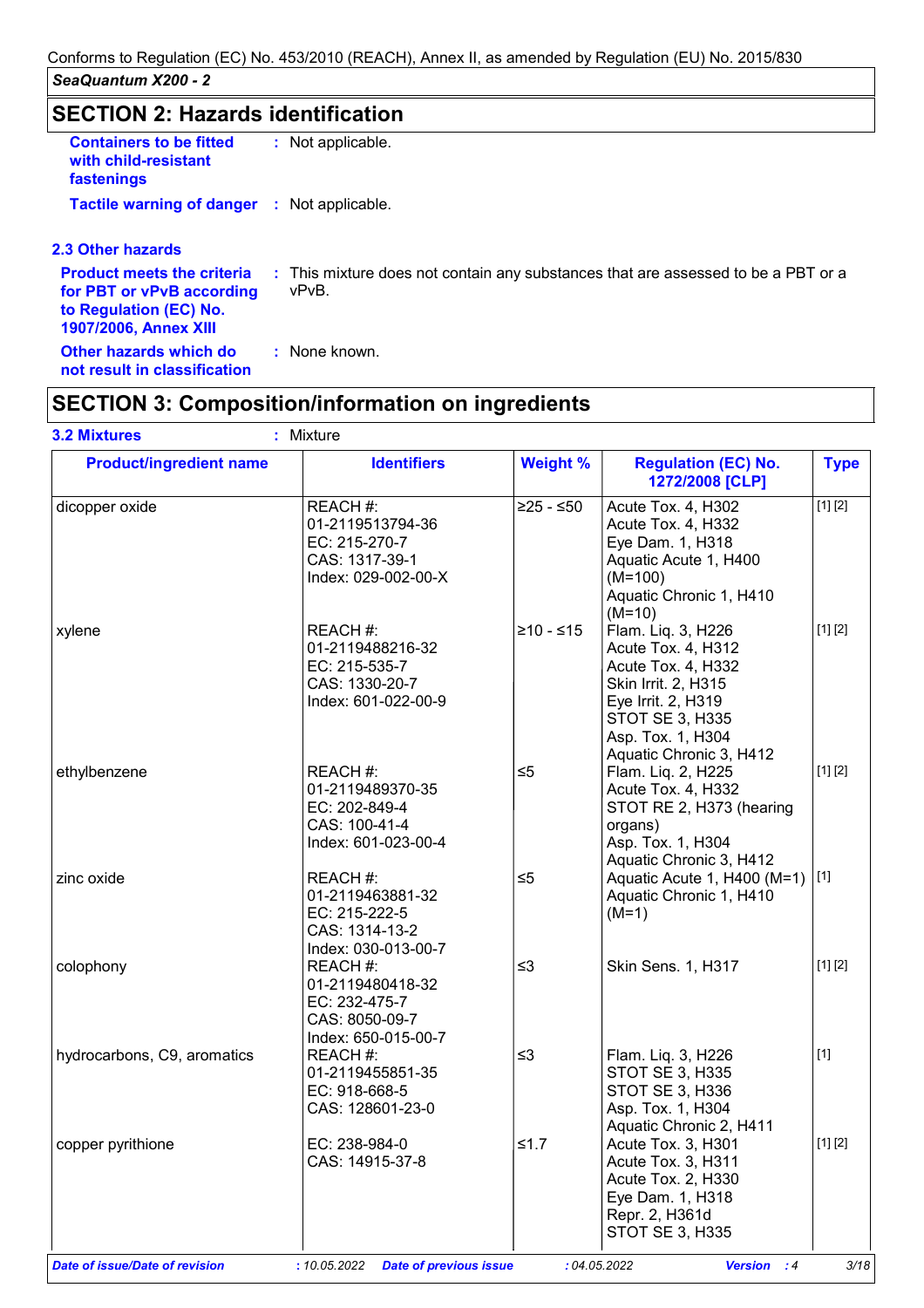### **SECTION 3: Composition/information on ingredients**

| STOT RE 1, H372 (nervous<br>system)<br>Aquatic Acute 1, H400<br>$(M=100)$<br>Aquatic Chronic 1, H410 |
|------------------------------------------------------------------------------------------------------|
| $(M=100)$<br>See Section 16 for the full<br>text of the H statements<br>declared above.              |

There are no additional ingredients present which, within the current knowledge of the supplier and in the concentrations applicable, are classified as hazardous to health or the environment, are PBTs, vPvBs or Substances of equivalent concern, or have been assigned a workplace exposure limit and hence require reporting in this section.

Type

[1] Substance classified with a health or environmental hazard

[2] Substance with a workplace exposure limit

[3] Substance meets the criteria for PBT according to Regulation (EC) No. 1907/2006, Annex XIII

[4] Substance meets the criteria for vPvB according to Regulation (EC) No. 1907/2006, Annex XIII

[5] Substance of equivalent concern

[6] Additional disclosure due to company policy

Occupational exposure limits, if available, are listed in Section 8.

# **SECTION 4: First aid measures**

### **4.1 Description of first aid measures**

| <b>General</b>                    | : In all cases of doubt, or when symptoms persist, seek medical attention. Never give<br>anything by mouth to an unconscious person. If unconscious, place in recovery<br>position and seek medical advice.                                                                                                                                                                                                     |
|-----------------------------------|-----------------------------------------------------------------------------------------------------------------------------------------------------------------------------------------------------------------------------------------------------------------------------------------------------------------------------------------------------------------------------------------------------------------|
| <b>Eye contact</b>                | : Check for and remove any contact lenses. Immediately flush eyes with running<br>water for at least 15 minutes, keeping eyelids open. Seek immediate medical<br>attention.                                                                                                                                                                                                                                     |
| <b>Inhalation</b>                 | : Remove to fresh air. Keep person warm and at rest. If not breathing, if breathing is<br>irregular or if respiratory arrest occurs, provide artificial respiration or oxygen by<br>trained personnel.                                                                                                                                                                                                          |
| <b>Skin contact</b>               | : Remove contaminated clothing and shoes. Wash skin thoroughly with soap and<br>water or use recognised skin cleanser. Do NOT use solvents or thinners.                                                                                                                                                                                                                                                         |
| <b>Ingestion</b>                  | : If swallowed, seek medical advice immediately and show the container or label.<br>Keep person warm and at rest. Do NOT induce vomiting.                                                                                                                                                                                                                                                                       |
| <b>Protection of first-aiders</b> | : No action shall be taken involving any personal risk or without suitable training. If it<br>is suspected that fumes are still present, the rescuer should wear an appropriate<br>mask or self-contained breathing apparatus. It may be dangerous to the person<br>providing aid to give mouth-to-mouth resuscitation. Wash contaminated clothing<br>thoroughly with water before removing it, or wear gloves. |

### **4.2 Most important symptoms and effects, both acute and delayed**

#### **4.3 Indication of any immediate medical attention and special treatment needed Over-exposure signs/symptoms Skin contact Ingestion Inhalation :** No specific data. Adverse symptoms may include the following: **:** stomach pains Adverse symptoms may include the following: **:** pain or irritation redness blistering may occur **Eye contact :** Adverse symptoms may include the following: pain watering redness

| Date of issue/Date of revision | : 10.05.2022 Date of previous issue | : 04.05.2022 | <b>Version</b> : 4 | 4/18 |
|--------------------------------|-------------------------------------|--------------|--------------------|------|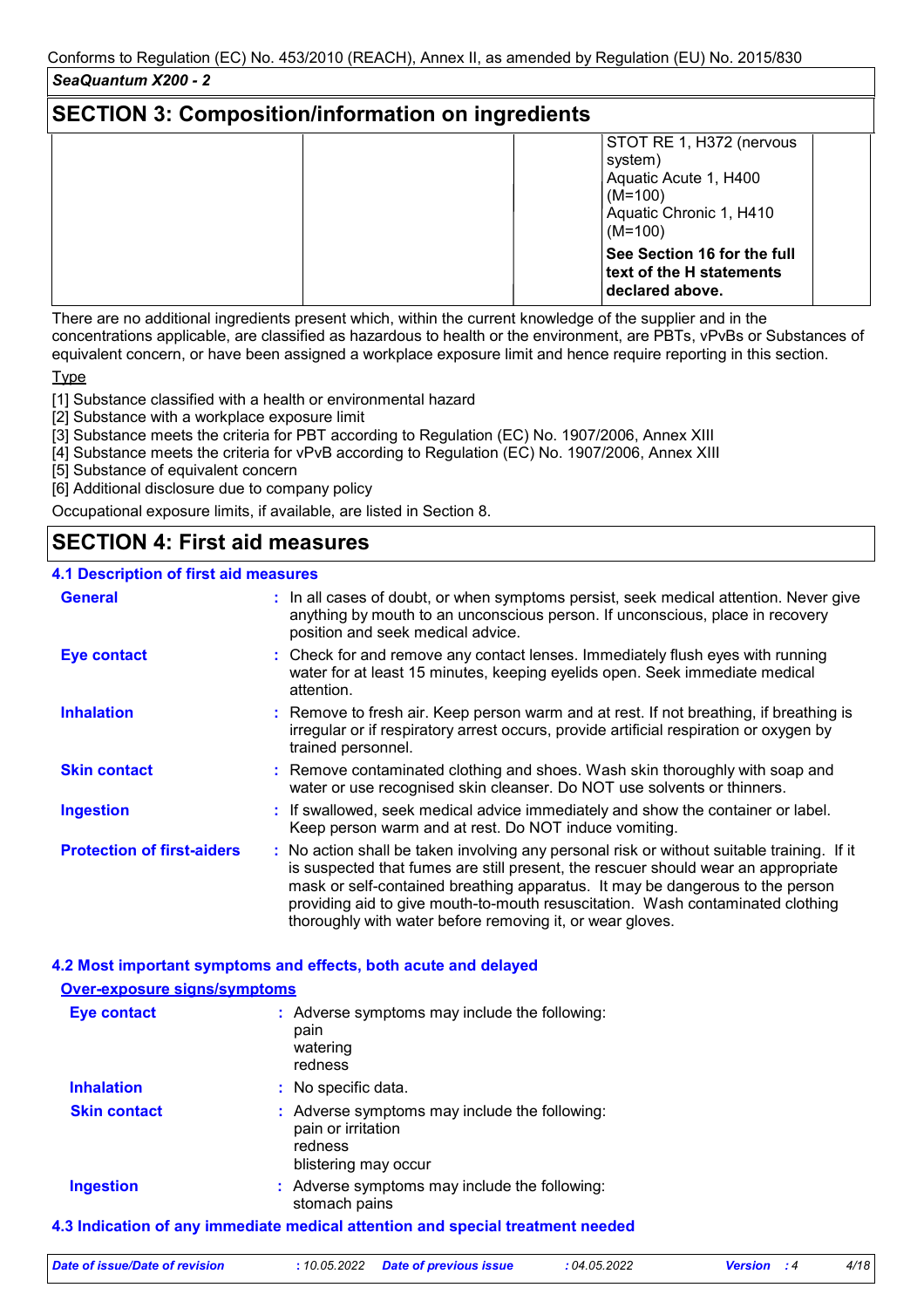### **SECTION 4: First aid measures**

| <b>Notes to physician</b> |  |  |
|---------------------------|--|--|
|                           |  |  |

**Notes to physician The Constant of the Constant** of decomposition products in a fire, symptoms may be delayed.

The exposed person may need to be kept under medical surveillance for 48 hours. **Specific treatments :** No specific treatment.

See toxicological information (Section 11)

| <b>SECTION 5: Firefighting measures</b>                                  |                                                                                                                              |  |  |  |
|--------------------------------------------------------------------------|------------------------------------------------------------------------------------------------------------------------------|--|--|--|
| <b>5.1 Extinguishing media</b><br><b>Suitable extinguishing</b><br>media | : Recommended: alcohol-resistant foam, $CO2$ , powders, water spray.                                                         |  |  |  |
| <b>Unsuitable extinguishing</b><br>media                                 | : Do not use water jet.                                                                                                      |  |  |  |
|                                                                          | 5.2 Special hazards arising from the substance or mixture                                                                    |  |  |  |
| <b>Hazards from the</b><br>substance or mixture                          | : Fire will produce dense black smoke. Exposure to decomposition products may<br>cause a health hazard.                      |  |  |  |
| <b>Hazardous combustion</b><br>products                                  | : Decomposition products may include the following materials: carbon monoxide,<br>carbon dioxide, smoke, oxides of nitrogen. |  |  |  |
| <b>5.3 Advice for firefighters</b>                                       |                                                                                                                              |  |  |  |
| <b>Special protective actions</b><br>for fire-fighters                   | : Cool closed containers exposed to fire with water. Do not release runoff from fire to<br>drains or watercourses.           |  |  |  |
| <b>Special protective</b><br>equipment for fire-fighters                 | : Appropriate breathing apparatus may be required.                                                                           |  |  |  |

# **SECTION 6: Accidental release measures**

| 6.1 Personal precautions, protective equipment and emergency procedures |  |                                                                                                                                                                                                                                                                                    |  |  |
|-------------------------------------------------------------------------|--|------------------------------------------------------------------------------------------------------------------------------------------------------------------------------------------------------------------------------------------------------------------------------------|--|--|
| For non-emergency<br>personnel                                          |  | : Exclude sources of ignition and ventilate the area. Avoid breathing vapour or mist.<br>Refer to protective measures listed in sections 7 and 8.                                                                                                                                  |  |  |
| For emergency responders :                                              |  | If specialised clothing is required to deal with the spillage, take note of any<br>information in Section 8 on suitable and unsuitable materials. See also the<br>information in "For non-emergency personnel".                                                                    |  |  |
| <b>6.2 Environmental</b><br>precautions                                 |  | : Do not allow to enter drains or watercourses. If the product contaminates lakes,<br>rivers, or sewers, inform the appropriate authorities in accordance with local<br>regulations.                                                                                               |  |  |
| 6.3 Methods and material<br>for containment and<br>cleaning up          |  | : Contain and collect spillage with non-combustible, absorbent material e.g. sand,<br>earth, vermiculite or diatomaceous earth and place in container for disposal<br>according to local regulations (see Section 13). Preferably clean with a detergent.<br>Avoid using solvents. |  |  |
| 6.4 Reference to other<br><b>sections</b>                               |  | : See Section 1 for emergency contact information.<br>See Section 8 for information on appropriate personal protective equipment.<br>See Section 13 for additional waste treatment information.                                                                                    |  |  |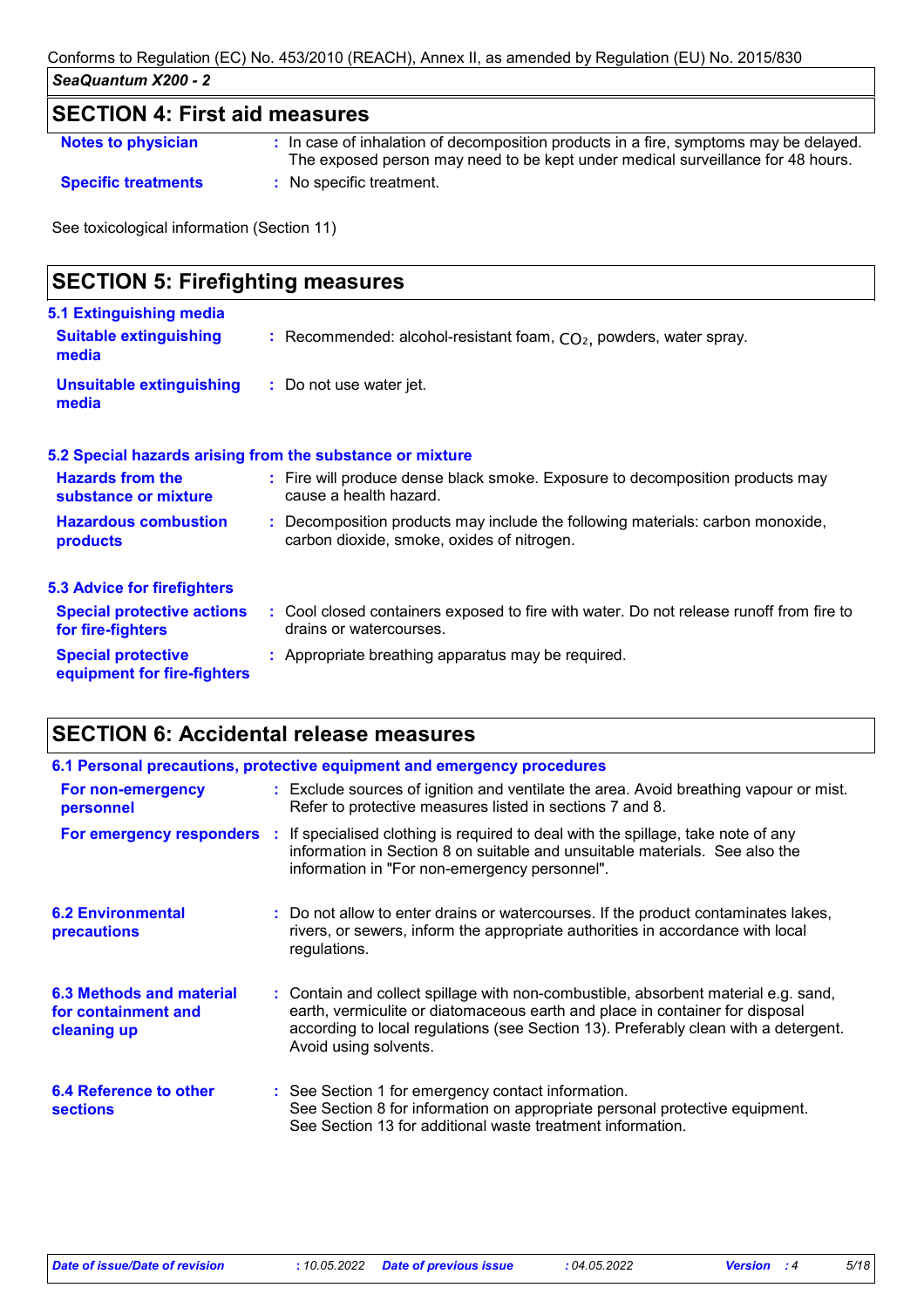## **SECTION 7: Handling and storage**

The information in this section contains generic advice and guidance. The list of Identified Uses in Section 1 should be consulted for any available use-specific information provided in the Exposure Scenario(s).

#### **7.1 Precautions for safe handling**

Prevent the creation of flammable or explosive concentrations of vapours in air and avoid vapour concentrations higher than the occupational exposure limits.

In addition, the product should only be used in areas from which all naked lights and other sources of ignition have been excluded. Electrical equipment should be protected to the appropriate standard.

Mixture may charge electrostatically: always use earthing leads when transferring from one container to another. Operators should wear antistatic footwear and clothing and floors should be of the conducting type.

Keep away from heat, sparks and flame. No sparking tools should be used.

Avoid contact with skin and eyes. Avoid the inhalation of dust, particulates, spray or mist arising from the application of this mixture. Avoid inhalation of dust from sanding.

Eating, drinking and smoking should be prohibited in areas where this material is handled, stored and processed.

Put on appropriate personal protective equipment (see Section 8).

Never use pressure to empty. Container is not a pressure vessel. Always keep in containers made from the same material as the original one.

Comply with the health and safety at work laws. Do not allow to enter drains or watercourses.

### **Information on fire and explosion protection**

Vapours are heavier than air and may spread along floors. Vapours may form explosive mixtures with air.

When operators, whether spraying or not, have to work inside the spray booth, ventilation is unlikely to be sufficient to control particulates and solvent vapour in all cases. In such circumstances they should wear a compressed air-fed respirator during the spraying process and until such time as the particulates and solvent vapour concentration has fallen below the exposure limits.

#### **7.2 Conditions for safe storage, including any incompatibilities**

Store in accordance with local regulations.

#### **Notes on joint storage**

Keep away from: oxidising agents, strong alkalis, strong acids.

#### **Additional information on storage conditions**

Observe label precautions. Store in a dry, cool and well-ventilated area. Keep away from heat and direct sunlight. Keep away from sources of ignition. No smoking. Prevent unauthorised access. Containers that have been opened must be carefully resealed and kept upright to prevent leakage.

#### **7.3 Specific end use(s)**

**Recommendations :** : Not available.

**Industrial sector specific : solutions** : Not available.

### **SECTION 8: Exposure controls/personal protection**

The information in this section contains generic advice and guidance. Information is provided based on typical anticipated uses of the product. Additional measures might be required for bulk handling or other uses that could significantly increase worker exposure or environmental releases.

#### **8.1 Control parameters**

#### **Occupational exposure limits**

| <b>Product/ingredient name</b> | <b>Exposure limit values</b>                                                                 |
|--------------------------------|----------------------------------------------------------------------------------------------|
| dicopper oxide                 | EH40/2005 WELs (United Kingdom (UK), 1/2020).                                                |
|                                | STEL: 2 mg/m <sup>3</sup> , (as Cu) 15 minutes. Form: Dusts and Mists                        |
|                                | TWA: 1 mg/m <sup>3</sup> , (as Cu) 8 hours. Form: Dusts and Mists                            |
| xylene                         | EH40/2005 WELs (United Kingdom (UK), 1/2020). Absorbed                                       |
|                                | through skin.                                                                                |
|                                | STEL: 441 mg/m <sup>3</sup> 15 minutes.                                                      |
|                                | STEL: 100 ppm 15 minutes.                                                                    |
|                                | TWA: 220 mg/m <sup>3</sup> 8 hours.                                                          |
|                                | TWA: 50 ppm 8 hours.                                                                         |
| ethylbenzene                   | EH40/2005 WELs (United Kingdom (UK), 1/2020). Absorbed                                       |
| Date of issue/Date of revision | 6/18<br><b>Date of previous issue</b><br>:04.05.2022<br>:10.05.2022<br>Version<br>$\cdot$ :4 |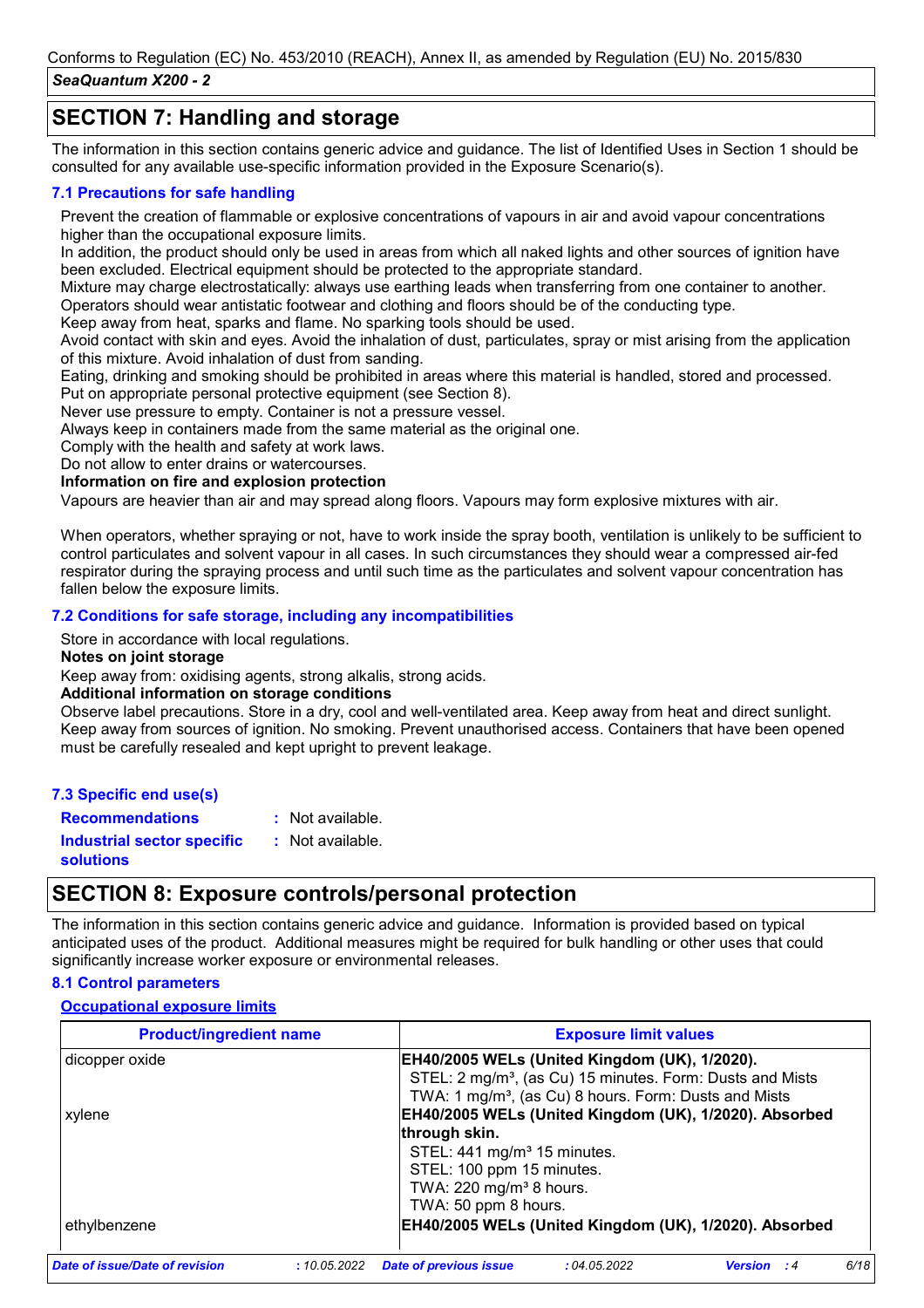# **SECTION 8: Exposure controls/personal protection**

required.

|                                             | through skin.                                                                                                                                                                                                                                                                                                                                                                                                                                                                                                                                                                                                                                                                                                                                                                                                                                                                                                                   |
|---------------------------------------------|---------------------------------------------------------------------------------------------------------------------------------------------------------------------------------------------------------------------------------------------------------------------------------------------------------------------------------------------------------------------------------------------------------------------------------------------------------------------------------------------------------------------------------------------------------------------------------------------------------------------------------------------------------------------------------------------------------------------------------------------------------------------------------------------------------------------------------------------------------------------------------------------------------------------------------|
|                                             | STEL: 552 mg/m <sup>3</sup> 15 minutes.                                                                                                                                                                                                                                                                                                                                                                                                                                                                                                                                                                                                                                                                                                                                                                                                                                                                                         |
|                                             | STEL: 125 ppm 15 minutes.                                                                                                                                                                                                                                                                                                                                                                                                                                                                                                                                                                                                                                                                                                                                                                                                                                                                                                       |
|                                             | TWA: 100 ppm 8 hours.                                                                                                                                                                                                                                                                                                                                                                                                                                                                                                                                                                                                                                                                                                                                                                                                                                                                                                           |
|                                             | TWA: $441$ mg/m <sup>3</sup> 8 hours.                                                                                                                                                                                                                                                                                                                                                                                                                                                                                                                                                                                                                                                                                                                                                                                                                                                                                           |
| colophony                                   | EH40/2005 WELs (United Kingdom (UK), 1/2020). Inhalation                                                                                                                                                                                                                                                                                                                                                                                                                                                                                                                                                                                                                                                                                                                                                                                                                                                                        |
|                                             | sensitiser.                                                                                                                                                                                                                                                                                                                                                                                                                                                                                                                                                                                                                                                                                                                                                                                                                                                                                                                     |
|                                             | STEL: 0.15 mg/m <sup>3</sup> 15 minutes. Form: Fume                                                                                                                                                                                                                                                                                                                                                                                                                                                                                                                                                                                                                                                                                                                                                                                                                                                                             |
|                                             | TWA: 0.05 mg/m <sup>3</sup> 8 hours. Form: Fume                                                                                                                                                                                                                                                                                                                                                                                                                                                                                                                                                                                                                                                                                                                                                                                                                                                                                 |
| copper pyrithione                           | EH40/2005 WELs (United Kingdom (UK), 1/2020).                                                                                                                                                                                                                                                                                                                                                                                                                                                                                                                                                                                                                                                                                                                                                                                                                                                                                   |
|                                             | STEL: 2 mg/m <sup>3</sup> , (as Cu) 15 minutes. Form: Dusts and Mists                                                                                                                                                                                                                                                                                                                                                                                                                                                                                                                                                                                                                                                                                                                                                                                                                                                           |
|                                             | TWA: 1 mg/m <sup>3</sup> , (as Cu) 8 hours. Form: Dusts and Mists                                                                                                                                                                                                                                                                                                                                                                                                                                                                                                                                                                                                                                                                                                                                                                                                                                                               |
| <b>Recommended monitoring</b><br>procedures | If this product contains ingredients with exposure limits, personal, workplace<br>atmosphere or biological monitoring may be required to determine the effectiveness<br>of the ventilation or other control measures and/or the necessity to use respiratory<br>protective equipment. Reference should be made to monitoring standards, such as<br>the following: European Standard EN 689 (Workplace atmospheres - Guidance for<br>the assessment of exposure by inhalation to chemical agents for comparison with<br>limit values and measurement strategy) European Standard EN 14042 (Workplace<br>atmospheres - Guide for the application and use of procedures for the assessment<br>of exposure to chemical and biological agents) European Standard EN 482<br>(Workplace atmospheres - General requirements for the performance of procedures<br>for the measurement of chemical agents) Reference to national guidance |

documents for methods for the determination of hazardous substances will also be

#### **DNELs/DMELs**

| <b>Product/ingredient name</b>        | <b>Exposure</b>                               | <b>Value</b>           | <b>Population</b> | <b>Effects</b>                       |
|---------------------------------------|-----------------------------------------------|------------------------|-------------------|--------------------------------------|
| dicopper oxide                        | Long term Oral                                | $0.041$ mg/            | General           | Systemic                             |
|                                       |                                               | kg bw/day              | population        |                                      |
|                                       | Short term Oral                               | $0.082$ mg/            | General           | Systemic                             |
|                                       |                                               | kg bw/day              | population        |                                      |
|                                       | Long term                                     | 1 mg/ $m3$             | Workers           | Local                                |
|                                       | Inhalation                                    |                        |                   |                                      |
|                                       | Long term                                     | 1 mg/ $m3$             | Workers           | Systemic                             |
|                                       | Inhalation                                    |                        |                   |                                      |
|                                       | Long term Dermal                              | $137 \text{ mg/kg}$    | Workers           | Systemic                             |
|                                       |                                               | bw/day                 |                   |                                      |
| xylene                                | Long term Oral                                | $1.6$ mg/kg            | General           | Systemic                             |
|                                       |                                               | bw/day                 | population        |                                      |
|                                       | Long term                                     | 14.8 mg/m <sup>3</sup> | General           | Systemic                             |
|                                       | Inhalation                                    |                        | population        |                                      |
|                                       | Long term                                     | 77 mg/m $3$            | Workers           | Systemic                             |
|                                       | Inhalation                                    |                        |                   |                                      |
|                                       | Long term Dermal                              | 108 mg/kg              | General           | Systemic                             |
|                                       |                                               | bw/day                 | population        |                                      |
|                                       | Long term Dermal                              | 180 mg/kg              | Workers           | Systemic                             |
|                                       |                                               | bw/day                 |                   |                                      |
|                                       | Short term                                    | 289 mg/m $3$           | Workers           | Local                                |
|                                       | Inhalation                                    |                        |                   |                                      |
|                                       | Short term                                    | 289 mg/m $3$           | Workers           | Systemic                             |
|                                       | Inhalation                                    |                        |                   |                                      |
|                                       | Long term                                     | 65.3 mg/m <sup>3</sup> | General           | Local                                |
|                                       | Inhalation                                    |                        | population        |                                      |
|                                       | Short term                                    | 260 mg/ $m3$           | General           | Local                                |
|                                       | Inhalation                                    |                        | population        |                                      |
|                                       | Short term                                    | 260 mg/ $m3$           | General           | Systemic                             |
|                                       | Inhalation                                    |                        | population        |                                      |
|                                       | Long term                                     | 221 mg/m $3$           | Workers           | Local                                |
|                                       | Inhalation                                    |                        |                   |                                      |
| ethylbenzene                          | Long term Oral                                | $1.6$ mg/kg            | General           | Systemic                             |
|                                       |                                               |                        |                   |                                      |
| <b>Date of issue/Date of revision</b> | : 10.05.2022<br><b>Date of previous issue</b> | :04.05.2022            |                   | 7/18<br><b>Version</b><br>$\cdot$ :4 |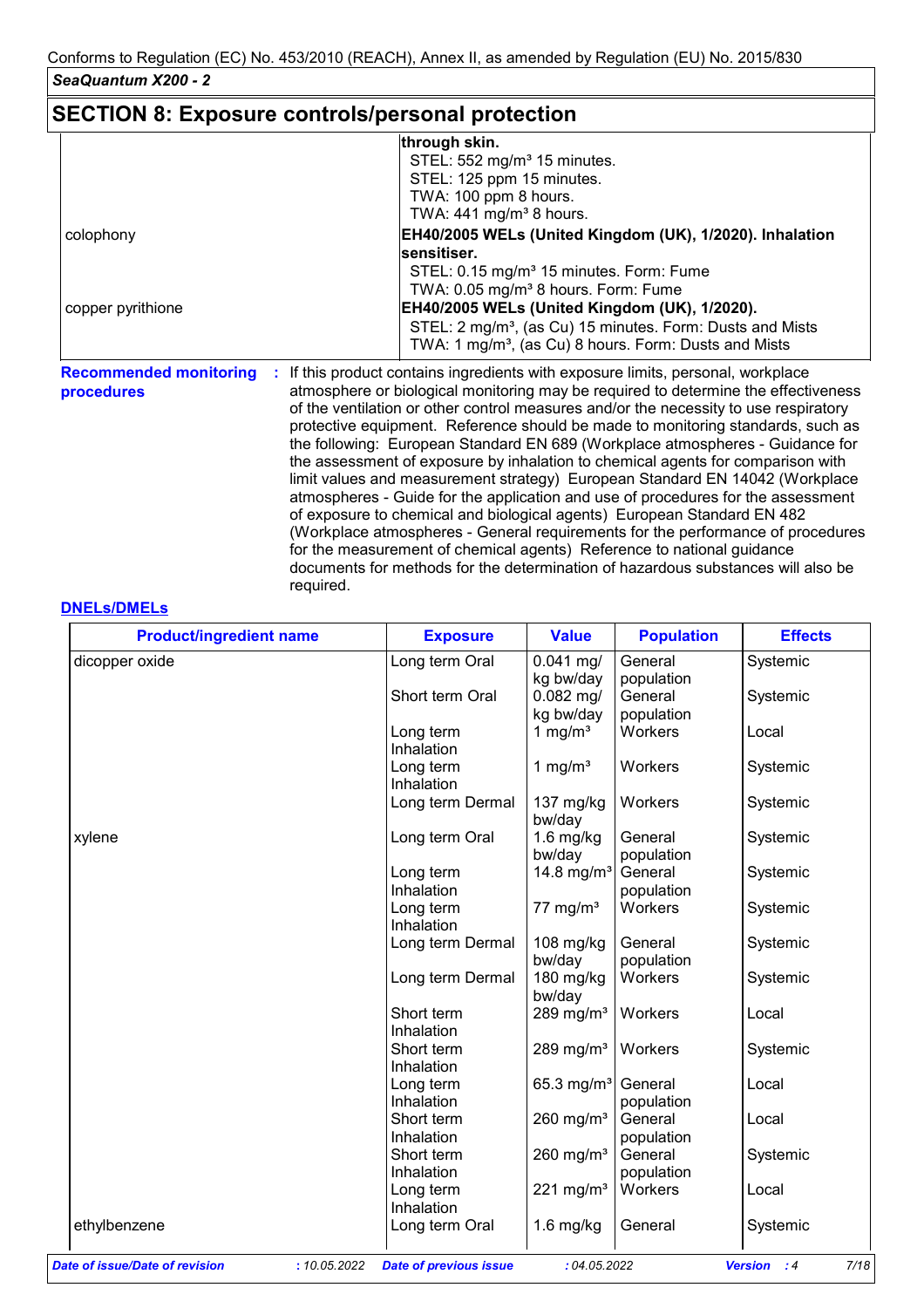#### *SeaQuantum X200 - 2* **SECTION 8: Exposure controls/personal protection** bw/day population Long term Inhalation 15 mg/m $3$  General population Systemic Long term Inhalation  $77 \text{ mg/m}$ <sup>3</sup> Workers Systemic Long term Dermal | 180 mg/kg | Workers bw/day Systemic Short term Inhalation 293 mg/m<sup>3</sup> | Workers | Local Long term Inhalation 442 mg/m<sup>3</sup> Workers | Local Short term Inhalation 884 mg/m<sup>3</sup> Workers Systemic zinc oxide **Long term Dermal 1**83 mg/kg 1 Workers bw/day<br>5 mg/m<sup>3</sup> Systemic Long term Inhalation Workers | Systemic Long term Dermal  $\vert$  83 mg/kg bw/day **General** population [Consumers] Systemic Long term Inhalation 2.5 mg/m $3$  General population [Consumers] Systemic Long term Oral  $\vert$  0.83 mg/ kg bw/day General population [Consumers] Systemic Long term Inhalation 0.5 mg/m<sup>3</sup> Workers Local Long term Oral  $\vert$  0.83 mg/ kg bw/day **General** population Systemic Long term Inhalation  $2.5 \text{ mg/m}$ <sup>3</sup> General population **Systemic** Long term Inhalation 5 mg/m<sup>3</sup> | Workers | Systemic Long term Dermal  $\vert$  83 mg/kg bw/day population<br>83 mg/kg Workers **General** population Systemic Long term Dermal  $\vert$  83 mg/kg bw/day Systemic colophony colophony colophony colophony colophony bw/day Systemic Long term Inhalation 176 mg/m<sup>3</sup> | Workers | Systemic Long term Dermal | 15 mg/kg bw/day **General** population **[Consumers]** Systemic Long term Inhalation 52 mg/m $3$  General population [Consumers] Systemic Long term Oral | 15 mg/kg bw/day General population [Consumers] Systemic Long term Oral | 10 mg/kg bw/day **General** population Systemic

hydrocarbons, C9, aromatics Long term Dermal 25 mg/kg | Workers

Long term Inhalation

Long term Inhalation

Long term Dermal | 10 mg/kg

bw/day

bw/day

Long term Dermal | 17 mg/kg | Workers bw/day

 $35 \text{ mg/m}^3$  General

**General** population

population

117 mg/m<sup>3</sup> Workers Systemic

Systemic

Systemic

Systemic

Systemic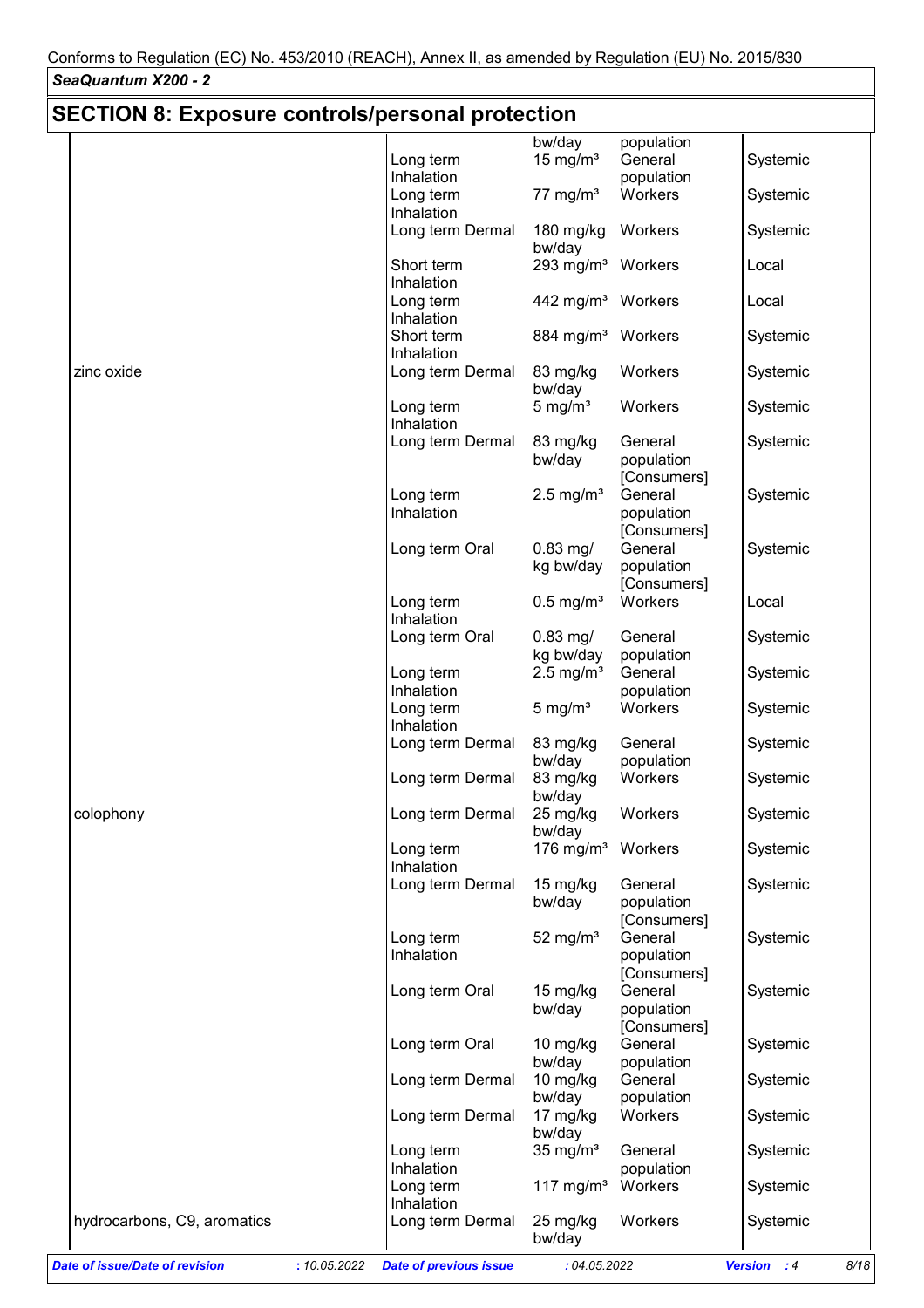| <b>SECTION 8: Exposure controls/personal protection</b> |                          |                              |                                      |          |  |
|---------------------------------------------------------|--------------------------|------------------------------|--------------------------------------|----------|--|
|                                                         | Long term<br>Inhalation  | 150 mg/m <sup>3</sup>        | Workers                              | Systemic |  |
|                                                         | Long term Dermal         | 11 mg/kg<br>bw/day           | General<br>population<br>[Consumers] | Systemic |  |
|                                                         | Long term<br>Inhalation  | 32 mg/ $m3$                  | General<br>population<br>[Consumers] | Systemic |  |
|                                                         | Long term Oral           | 11 mg/kg<br>bw/day           | General<br>population<br>[Consumers] | Systemic |  |
|                                                         | Long term<br>Inhalation  | $0.41$ mg/m <sup>3</sup>     | General<br>population                | Systemic |  |
|                                                         | Long term<br>Inhalation  | 1.9 mg/ $m3$                 | Workers                              | Systemic |  |
|                                                         | Long term<br>Inhalation  | 178.57 mg/<br>m <sup>3</sup> | General<br>population                | Local    |  |
|                                                         | Short term<br>Inhalation | 640 mg/ $m3$                 | General<br>population                | Local    |  |
|                                                         | Long term<br>Inhalation  | 837.5 mg/<br>m <sup>3</sup>  | Workers                              | Local    |  |
|                                                         | Short term<br>Inhalation | 1066.67<br>mg/m <sup>3</sup> | Workers                              | Local    |  |
|                                                         | Short term<br>Inhalation | 1152 mg/<br>m <sup>3</sup>   | General<br>population                | Systemic |  |
|                                                         | Short term<br>Inhalation | 1286.4 mg/<br>m <sup>3</sup> | Workers                              | Systemic |  |

### **PNECs**

| <b>Product/ingredient name</b> | <b>Compartment Detail</b>                     | <b>Value</b>    | <b>Method Detail</b>         |
|--------------------------------|-----------------------------------------------|-----------------|------------------------------|
| dicopper oxide                 | Fresh water                                   | 7.8 µg/l        |                              |
|                                | Marine                                        | $5.2 \mu g/l$   |                              |
|                                | Sewage Treatment                              | 230 µg/l        |                              |
|                                | Plant                                         |                 |                              |
|                                | Fresh water sediment                          | 87 mg/kg dwt    |                              |
|                                | Marine water sediment                         | 676 mg/kg dwt   |                              |
|                                | Soil                                          | 65 mg/kg dwt    |                              |
| xylene                         | Fresh water                                   | 0.327 mg/l      |                              |
|                                | Marine                                        | 0.327 mg/l      |                              |
|                                | Sewage Treatment                              | 6.58 mg/l       |                              |
|                                | Plant                                         |                 |                              |
|                                | Fresh water sediment                          | 12.46 mg/kg dwt |                              |
|                                | Marine water sediment                         | 12.46 mg/kg dwt |                              |
|                                | Soil                                          | 2.31 mg/kg dwt  |                              |
| ethylbenzene                   | Fresh water                                   | $0.1$ mg/l      |                              |
|                                | Marine                                        | 0.01 mg/l       |                              |
|                                | Sewage Treatment                              | 9.6 mg/l        |                              |
|                                | Plant                                         |                 |                              |
|                                | Fresh water sediment                          | 13.7 mg/kg dwt  |                              |
|                                | Soil                                          | 2.68 mg/kg dwt  |                              |
|                                | <b>Secondary Poisoning</b>                    | 20 mg/kg        |                              |
| zinc oxide                     | Fresh water                                   | 20.6 µg/l       |                              |
|                                | Marine                                        | 6.1 µg/l        |                              |
|                                | Sewage Treatment                              | 52 µg/l         |                              |
|                                | Plant                                         |                 |                              |
|                                | Fresh water sediment                          | 117.8 mg/kg dwt |                              |
|                                | Marine water sediment                         | 56.5 mg/kg dwt  |                              |
|                                | Soil                                          | 35.6 mg/kg dwt  |                              |
| colophony                      | Fresh water                                   | $0.0054$ mg/l   |                              |
|                                | Marine                                        | 0.00054 mg/l    |                              |
|                                | Sewage Treatment                              | 1000 mg/l       |                              |
|                                | Plant                                         |                 |                              |
|                                |                                               |                 |                              |
| Date of issue/Date of revision | : 10.05.2022<br><b>Date of previous issue</b> | :04.05.2022     | 9/18<br><b>Version</b><br>:4 |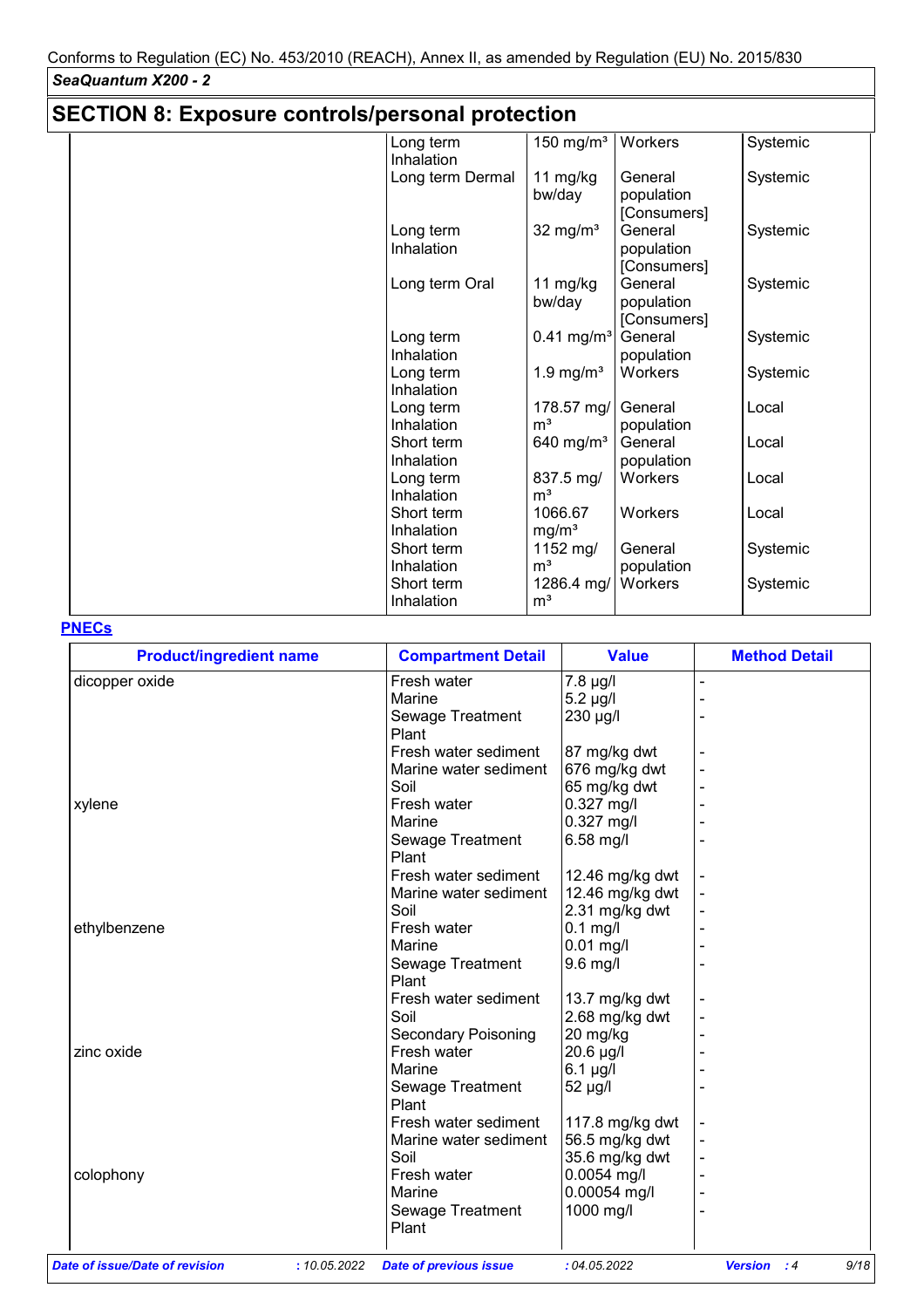# **SECTION 8: Exposure controls/personal protection**

|  | Fresh water sediment   0.02 mg/kg dwt<br>Marine water sediment   0.002 mg/kg dwt   -<br>Soil | $0.0015$ mg/kg dwt  - |  |
|--|----------------------------------------------------------------------------------------------|-----------------------|--|
|  |                                                                                              |                       |  |

| <b>8.2 Exposure controls</b>               |                                                                                                                                                                                                                                                                                                                                                                                                                                                                                                                                                                                                                                                                                                                                                                                                                                                                                                                                                                                                                                                                                                                                                                                                                                                                                                                                                                                                                                        |
|--------------------------------------------|----------------------------------------------------------------------------------------------------------------------------------------------------------------------------------------------------------------------------------------------------------------------------------------------------------------------------------------------------------------------------------------------------------------------------------------------------------------------------------------------------------------------------------------------------------------------------------------------------------------------------------------------------------------------------------------------------------------------------------------------------------------------------------------------------------------------------------------------------------------------------------------------------------------------------------------------------------------------------------------------------------------------------------------------------------------------------------------------------------------------------------------------------------------------------------------------------------------------------------------------------------------------------------------------------------------------------------------------------------------------------------------------------------------------------------------|
| <b>Appropriate engineering</b><br>controls | : Provide adequate ventilation. Where reasonably practicable, this should be<br>achieved by the use of local exhaust ventilation and good general extraction. If<br>these are not sufficient to maintain concentrations of particulates and solvent<br>vapours below the OEL, suitable respiratory protection must be worn.                                                                                                                                                                                                                                                                                                                                                                                                                                                                                                                                                                                                                                                                                                                                                                                                                                                                                                                                                                                                                                                                                                            |
| <b>Individual protection measures</b>      |                                                                                                                                                                                                                                                                                                                                                                                                                                                                                                                                                                                                                                                                                                                                                                                                                                                                                                                                                                                                                                                                                                                                                                                                                                                                                                                                                                                                                                        |
| <b>Hygiene measures</b>                    | : Wash hands, forearms and face thoroughly after handling chemical products, before<br>eating, smoking and using the lavatory and at the end of the working period.<br>Appropriate techniques should be used to remove potentially contaminated clothing.<br>Contaminated work clothing should not be allowed out of the workplace. Wash<br>contaminated clothing before reusing. Ensure that eyewash stations and safety<br>showers are close to the workstation location.                                                                                                                                                                                                                                                                                                                                                                                                                                                                                                                                                                                                                                                                                                                                                                                                                                                                                                                                                            |
| <b>Eye/face protection</b>                 | : Safety eyewear complying to EN 166 should be used when a risk assessment<br>indicates this is necessary to avoid exposure to liquid splashes, mists, gases or<br>dusts. If contact is possible, the following protection should be worn, unless the<br>assessment indicates a higher degree of protection: chemical splash goggles and/<br>or face shield. If inhalation hazards exist, a full-face respirator may be required<br>instead.                                                                                                                                                                                                                                                                                                                                                                                                                                                                                                                                                                                                                                                                                                                                                                                                                                                                                                                                                                                           |
| <b>Skin protection</b>                     |                                                                                                                                                                                                                                                                                                                                                                                                                                                                                                                                                                                                                                                                                                                                                                                                                                                                                                                                                                                                                                                                                                                                                                                                                                                                                                                                                                                                                                        |
| <b>Gloves</b>                              | : There is no one glove material or combination of materials that will give unlimited<br>resistance to any individual or combination of chemicals.<br>The breakthrough time must be greater than the end use time of the product.<br>The instructions and information provided by the glove manufacturer on use,<br>storage, maintenance and replacement must be followed.<br>Gloves should be replaced regularly and if there is any sign of damage to the glove<br>material.<br>Always ensure that gloves are free from defects and that they are stored and used<br>correctly.<br>The performance or effectiveness of the glove may be reduced by physical/chemical<br>damage and poor maintenance.<br>Barrier creams may help to protect the exposed areas of the skin but should not be<br>applied once exposure has occurred.<br>Wear suitable gloves tested to EN374.<br>Not recommended, gloves(breakthrough time) < 1 hour: neoprene, butyl rubber,<br><b>PVC</b><br>Recommended, gloves(breakthrough time) > 8 hours: nitrile rubber, 4H, Teflon,<br>polyvinyl alcohol (PVA)<br>For right choice of glove materials, with focus on chemical resistance and time of<br>penetration, seek advice by the supplier of chemical resistant gloves.<br>The user must check that the final choice of type of glove selected for handling this<br>product is the most appropriate and takes into account the particular conditions of |
| <b>Body protection</b>                     | use, as included in the user's risk assessment.<br>: Personnel should wear antistatic clothing made of natural fibres or of high-                                                                                                                                                                                                                                                                                                                                                                                                                                                                                                                                                                                                                                                                                                                                                                                                                                                                                                                                                                                                                                                                                                                                                                                                                                                                                                      |
|                                            | temperature-resistant synthetic fibres.                                                                                                                                                                                                                                                                                                                                                                                                                                                                                                                                                                                                                                                                                                                                                                                                                                                                                                                                                                                                                                                                                                                                                                                                                                                                                                                                                                                                |
| <b>Other skin protection</b>               | Appropriate footwear and any additional skin protection measures should be<br>selected based on the task being performed and the risks involved and should be<br>approved by a specialist before handling this product.                                                                                                                                                                                                                                                                                                                                                                                                                                                                                                                                                                                                                                                                                                                                                                                                                                                                                                                                                                                                                                                                                                                                                                                                                |
| <b>Respiratory protection</b>              | : If workers are exposed to concentrations above the exposure limit, they must use a<br>respirator according to EN 140. Use respiratory mask with charcoal and dust filter<br>when spraying this product, according to EN 14387 (as filter combination A2-P2). In<br>confined spaces, use compressed-air or fresh-air respiratory equipment. When use<br>of roller or brush, consider use of charcoalfilter.                                                                                                                                                                                                                                                                                                                                                                                                                                                                                                                                                                                                                                                                                                                                                                                                                                                                                                                                                                                                                           |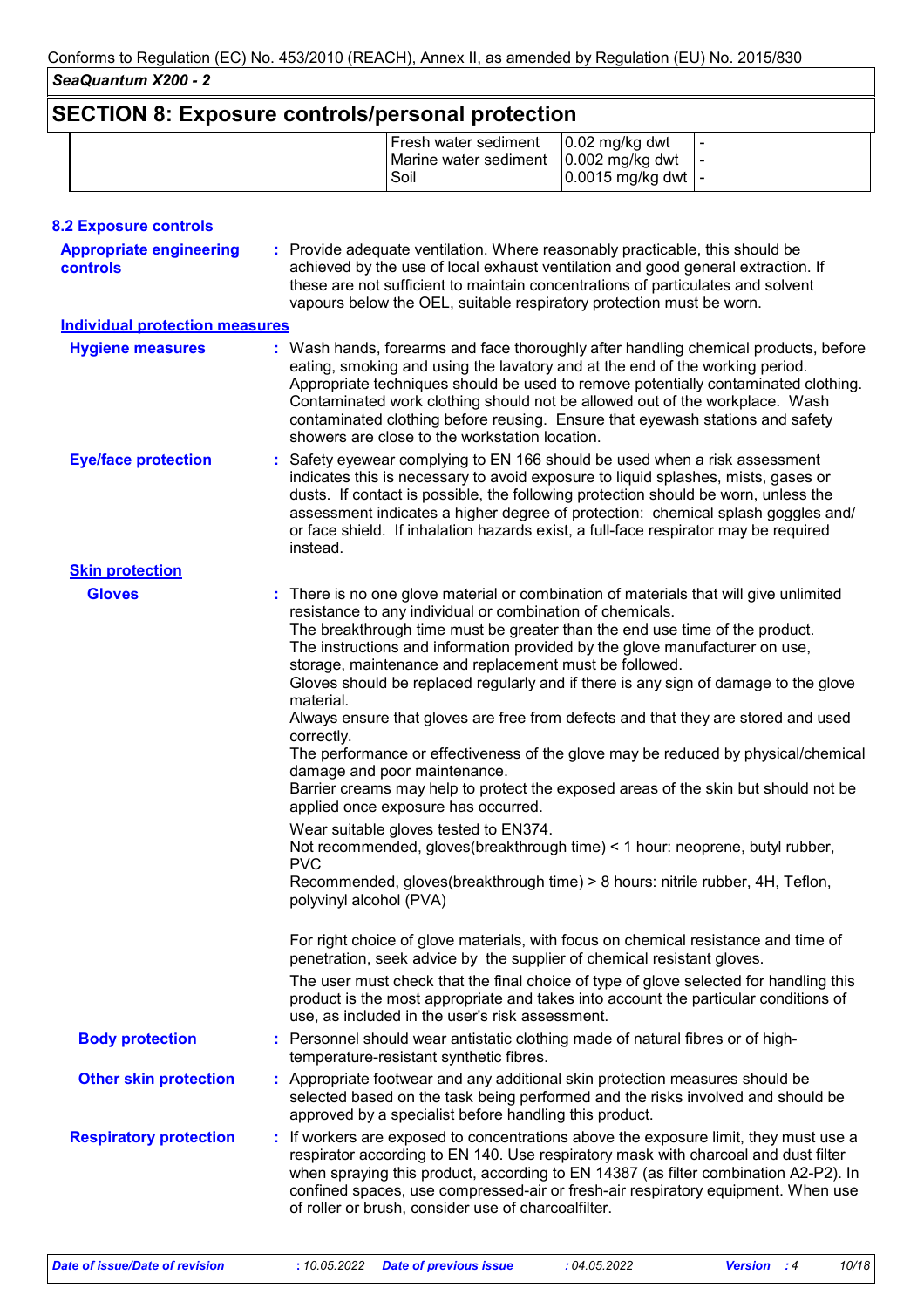### **SECTION 8: Exposure controls/personal protection**

**Environmental exposure :** Do not allow to enter drains or watercourses. **controls**

### **SECTION 9: Physical and chemical properties**

| 9.1 Information on basic physical and chemical properties  |                                                                                                                                     |
|------------------------------------------------------------|-------------------------------------------------------------------------------------------------------------------------------------|
| <b>Appearance</b>                                          |                                                                                                                                     |
| <b>Physical state</b>                                      | $:$ Liquid.                                                                                                                         |
| <b>Colour</b>                                              | $:$ Red                                                                                                                             |
| <b>Odour</b>                                               | : Characteristic.                                                                                                                   |
| <b>Odour threshold</b>                                     | : Not applicable.                                                                                                                   |
| pH                                                         | : Not applicable.                                                                                                                   |
| <b>Melting point/freezing point</b>                        | : Not applicable.                                                                                                                   |
| <b>Initial boiling point and</b><br>boiling range          | : Lowest known value: 136.1°C (277°F) (ethylbenzene). Weighted average:<br>140.91°C (285.6°F)                                       |
| <b>Flash point</b>                                         | : Closed cup: 25°C                                                                                                                  |
| <b>Evaporation rate</b>                                    | : Highest known value: 0.84 (ethylbenzene) Weighted average: 0.79 compared<br>with butyl acetate                                    |
| <b>Flammability (solid, gas)</b>                           | : Not applicable.                                                                                                                   |
| <b>Upper/lower flammability or</b><br>explosive limits     | $: 0.8 - 7.6%$                                                                                                                      |
| <b>Vapour pressure</b>                                     | : Highest known value: 1.2 kPa (9.3 mm Hg) (at $20^{\circ}$ C) (ethylbenzene). Weighted<br>average: 0.98 kPa (7.35 mm Hg) (at 20°C) |
| <b>Vapour density</b>                                      | : Highest known value: 3.7 (Air = 1) (xylene). Weighted average: 3.7 (Air = 1)                                                      |
| <b>Density</b>                                             | : $1.936$ g/cm <sup>3</sup>                                                                                                         |
| <b>Solubility(ies)</b>                                     | : Insoluble in the following materials: cold water and hot water.                                                                   |
| Partition coefficient: n-octanol/: Not available.<br>water |                                                                                                                                     |
| <b>Auto-ignition temperature</b>                           | : Lowest known value: 280 to 470°C (536 to 878°F) (hydrocarbons, C9,<br>aromatics).                                                 |
| <b>Decomposition temperature</b>                           | : Not available.                                                                                                                    |
| <b>Viscosity</b>                                           | : Kinematic (40°C): >20.5 mm <sup>2</sup> /s (>20.5 cSt)                                                                            |
| <b>Explosive properties</b>                                | : Not available.                                                                                                                    |
| <b>Oxidising properties</b>                                | : Not available.                                                                                                                    |

#### **9.2 Other information**

No additional information.

#### **SECTION 10: Stability and reactivity** : Keep away from the following materials to prevent strong exothermic reactions: oxidising agents, strong alkalis, strong acids. **10.6 Hazardous decomposition products 10.4 Conditions to avoid**  $\qquad$ **:** When exposed to high temperatures may produce hazardous decomposition products. **10.2 Chemical stability :** Stable under recommended storage and handling conditions (see Section 7). **:** Decomposition products may include the following materials: carbon monoxide, **10.5 Incompatible materials : 10.3 Possibility of hazardous reactions :** Under normal conditions of storage and use, hazardous reactions will not occur. **10.1 Reactivity :** No specific test data related to reactivity available for this product or its ingredients. carbon dioxide, smoke, oxides of nitrogen.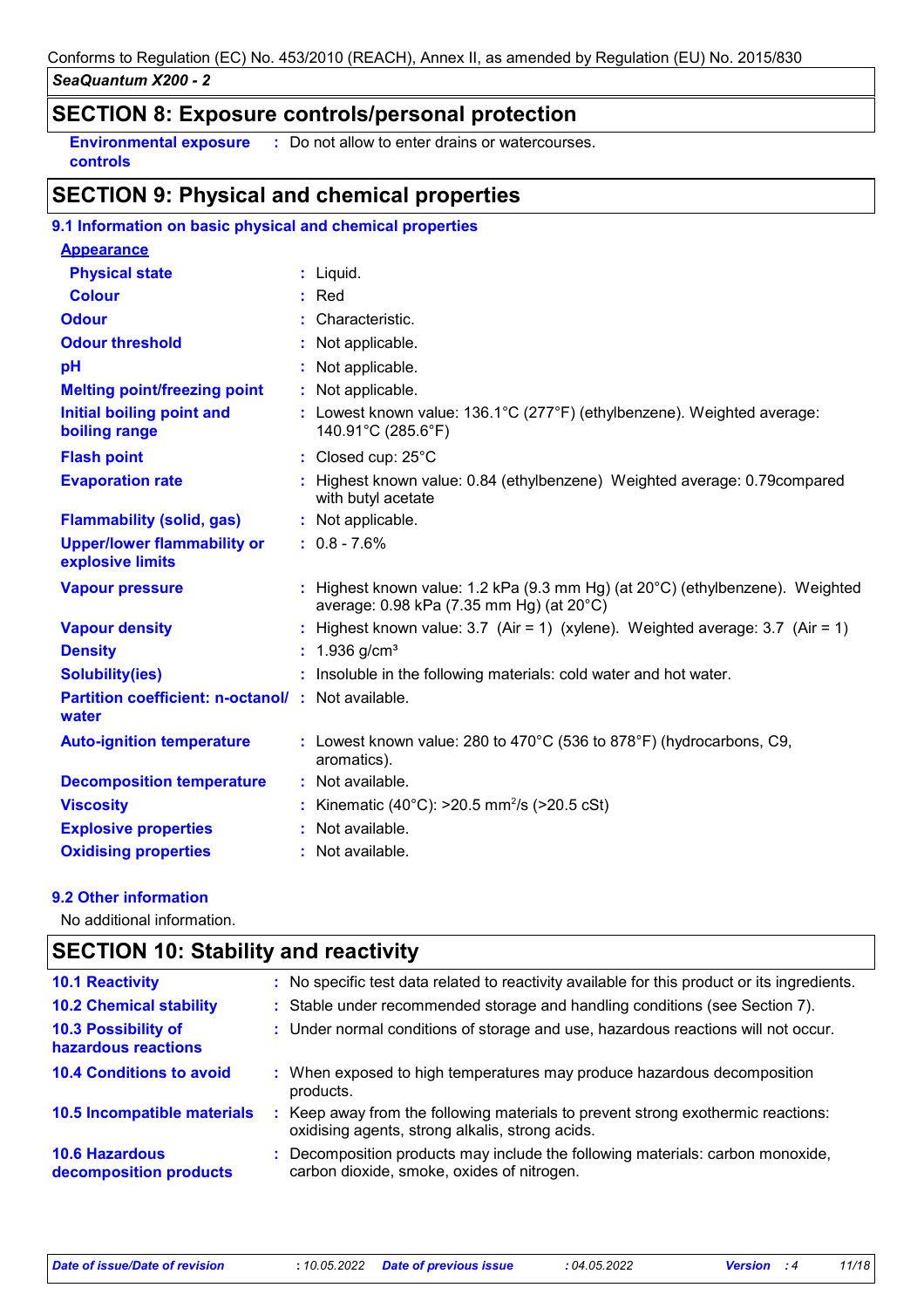# **SECTION 11: Toxicological information**

#### **11.1 Information on toxicological effects**

#### **Acute toxicity**

| <b>Product/ingredient name</b> | <b>Result</b>                    | <b>Species</b> | <b>Dose</b>         | <b>Exposure</b> |
|--------------------------------|----------------------------------|----------------|---------------------|-----------------|
| dicopper oxide                 | <b>LC50 Inhalation Dusts and</b> | Rat            | $3.34$ mg/l         | 4 hours         |
|                                | Imists                           |                |                     |                 |
|                                | LD50 Oral                        | Rat            | 1340 mg/kg          |                 |
| xylene                         | <b>LC50 Inhalation Vapour</b>    | Rat            | $20$ mg/l           | 4 hours         |
|                                | LD50 Oral                        | Rat            | 4300 mg/kg          |                 |
|                                | <b>TDLo Dermal</b>               | Rabbit         | 4300 mg/kg          | $\blacksquare$  |
| ethylbenzene                   | <b>LC50 Inhalation Vapour</b>    | Rat - Male     | $17.8$ mg/l         | 4 hours         |
|                                | LD50 Dermal                      | Rabbit         | >5000 mg/kg         | $\,$ $\,$       |
|                                | LD50 Oral                        | Rat            | 3500 mg/kg          |                 |
| copper pyrithione              | <b>LC50 Inhalation Dusts and</b> | Rat            | $70 \text{ mg/m}^3$ | 4 hours         |
|                                | Imists                           |                |                     |                 |
|                                | LD50 Dermal                      | Rabbit         | 300 mg/kg           |                 |
|                                | LD50 Oral                        | Rat            | $200$ mg/kg         |                 |

#### **Acute toxicity estimates**

| <b>Route</b>                 | <b>ATE value</b> |
|------------------------------|------------------|
| <b>Oral</b>                  | 929.71 mg/kg     |
| Dermal                       | 5556.4 mg/kg     |
| Inhalation (vapours)         | 104.13 mg/l      |
| Inhalation (dusts and mists) | $2.66$ mg/l      |

#### **Irritation/Corrosion**

| <b>Product/ingredient name</b> | <b>Exposure</b>                       | <b>Species</b>                     | <b>Score</b>   | <b>Exposure</b>           | <b>Observation</b> |
|--------------------------------|---------------------------------------|------------------------------------|----------------|---------------------------|--------------------|
| dicopper oxide                 | Eyes - Cornea opacity                 | Rabbit                             |                | 72 hours                  |                    |
|                                | Eyes - Redness of the<br>conjunctivae | Rabbit                             |                | 48 hours                  |                    |
| xylene                         | Eyes - Mild irritant                  | Rabbit                             |                | 87 milligrams             |                    |
|                                | Skin - Mild irritant                  | Rat                                |                | 8 hours 60<br>microliters |                    |
| zinc oxide                     | Eyes - Mild irritant                  | Rabbit                             | $\blacksquare$ | I24 hours 500<br>mg       | $\blacksquare$     |
|                                | Skin - Mild irritant                  | Rabbit                             | $\blacksquare$ | 24 hours 500<br>mg        |                    |
| copper pyrithione              | Eyes - Severe irritant                | Mammal -<br>species<br>unspecified | $\blacksquare$ |                           |                    |
|                                | Skin - Irritant                       | Mammal -<br>species<br>unspecified | $\blacksquare$ |                           |                    |

#### **Sensitisation**

| <b>Product/ingredient name</b> | <b>Route of</b><br>exposure | <b>Species</b>                  | <b>Result</b> |
|--------------------------------|-----------------------------|---------------------------------|---------------|
| colophony                      | skin                        | Mammal - species<br>unspecified | Sensitising   |

#### **Mutagenicity**

No known significant effects or critical hazards.

### **Carcinogenicity**

No known significant effects or critical hazards.

**Reproductive toxicity**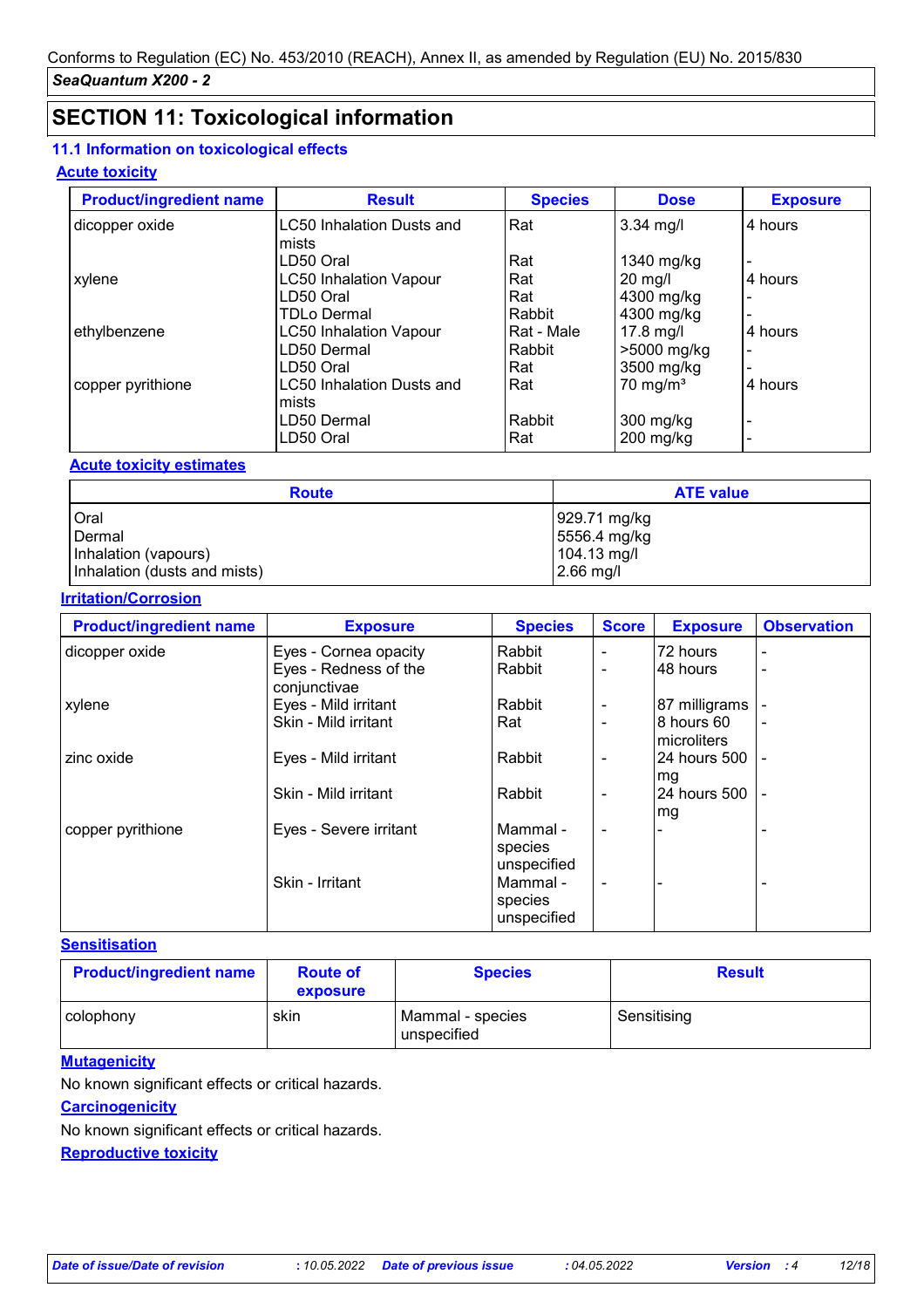# **SECTION 11: Toxicological information**

| <b>Product/ingredient name</b> | <b>Maternal</b><br>toxicity | <b>Fertility</b> | <b>Developmental</b><br>toxicity | <b>Species</b>                  | <b>Dose</b>                          | <b>Exposure</b> |
|--------------------------------|-----------------------------|------------------|----------------------------------|---------------------------------|--------------------------------------|-----------------|
| copper pyrithione              |                             |                  | Positive                         | Mammal - species<br>unspecified | lRoute of<br>exposure<br>lunreported |                 |

**Developmental effects :** : No known significant effects or critical hazards.

: No known significant effects or critical hazards.

#### **Specific target organ toxicity (single exposure)**

| <b>Product/ingredient name</b> | <b>Category</b> | <b>Route of</b><br>exposure | <b>Target organs</b>            |
|--------------------------------|-----------------|-----------------------------|---------------------------------|
| xylene                         | Category 3      |                             | Respiratory tract<br>irritation |
| hydrocarbons, C9, aromatics    | Category 3      |                             | Respiratory tract<br>irritation |
|                                | Category 3      |                             | Narcotic effects                |
| copper pyrithione              | Category 3      |                             | Respiratory tract<br>irritation |

#### **Specific target organ toxicity (repeated exposure)**

| <b>Product/ingredient name</b> | <b>Category</b> | <b>Route of</b><br>exposure | <b>Target organs</b> |
|--------------------------------|-----------------|-----------------------------|----------------------|
| ethylbenzene                   | Category 2      |                             | hearing organs       |
| copper pyrithione              | Category 1      |                             | nervous system       |

#### **Aspiration hazard**

**Fertility effects :**

| <b>Product/ingredient name</b> | <b>Result</b>                         |
|--------------------------------|---------------------------------------|
| xylene                         | <b>ASPIRATION HAZARD - Category 1</b> |
| ethylbenzene                   | <b>ASPIRATION HAZARD - Category 1</b> |
| hydrocarbons, C9, aromatics    | <b>ASPIRATION HAZARD - Category 1</b> |

#### **Other information :**

: None identified.

# **SECTION 12: Ecological information**

#### **12.1 Toxicity**

There are no data available on the mixture itself. Do not allow to enter drains or watercourses.

The mixture has been assessed following the summation method of the CLP Regulation (EC) No 1272/2008 and is classified for eco-toxicological properties accordingly. See Sections 2 and 3 for details.

| <b>Product/ingredient name</b>                    | <b>Result</b>                      | <b>Species</b>                                                           | <b>Exposure</b> |
|---------------------------------------------------|------------------------------------|--------------------------------------------------------------------------|-----------------|
| dicopper oxide                                    | Acute LC50 0.075 mg/l Fresh water  | Fish - Danio rerio                                                       | 96 hours        |
|                                                   | Chronic NOEC 0.001 mg/l            | Algae                                                                    |                 |
|                                                   | Chronic NOEC 0.0052 mg/l           | Algae                                                                    |                 |
| xylene                                            | Acute LC50 8500 µg/l Marine water  | Crustaceans - Palaemonetes<br>pugio                                      | 48 hours        |
|                                                   | Acute LC50 13400 µg/l Fresh water  | Fish - Pimephales promelas                                               | 96 hours        |
| ethylbenzene                                      | Acute EC50 7700 µg/l Marine water  | Algae - Skeletonema costatum                                             | 96 hours        |
|                                                   | Acute EC50 2.93 mg/l               | Daphnia                                                                  | 48 hours        |
|                                                   | Acute LC50 4.2 mg/l                | Fish                                                                     | 96 hours        |
| zinc oxide                                        | Acute LC50 1.1 ppm Fresh water     | Fish - Oncorhynchus mykiss                                               | 96 hours        |
|                                                   | Chronic NOEC 0.02 mg/l Fresh water | Algae - Pseudokirchneriella<br>subcapitata - Exponential<br>growth phase | 72 hours        |
| hydrocarbons, C9, aromatics   Acute EC50 <10 mg/l |                                    | Daphnia                                                                  | 48 hours        |
|                                                   | Acute IC50 <10 mg/l                | Algae                                                                    | 72 hours        |
|                                                   | Acute LC50 <10 mg/l                | Fish                                                                     | 96 hours        |
| copper pyrithione                                 | Acute EC50 0.022 mg/l              | Daphnia                                                                  | 48 hours        |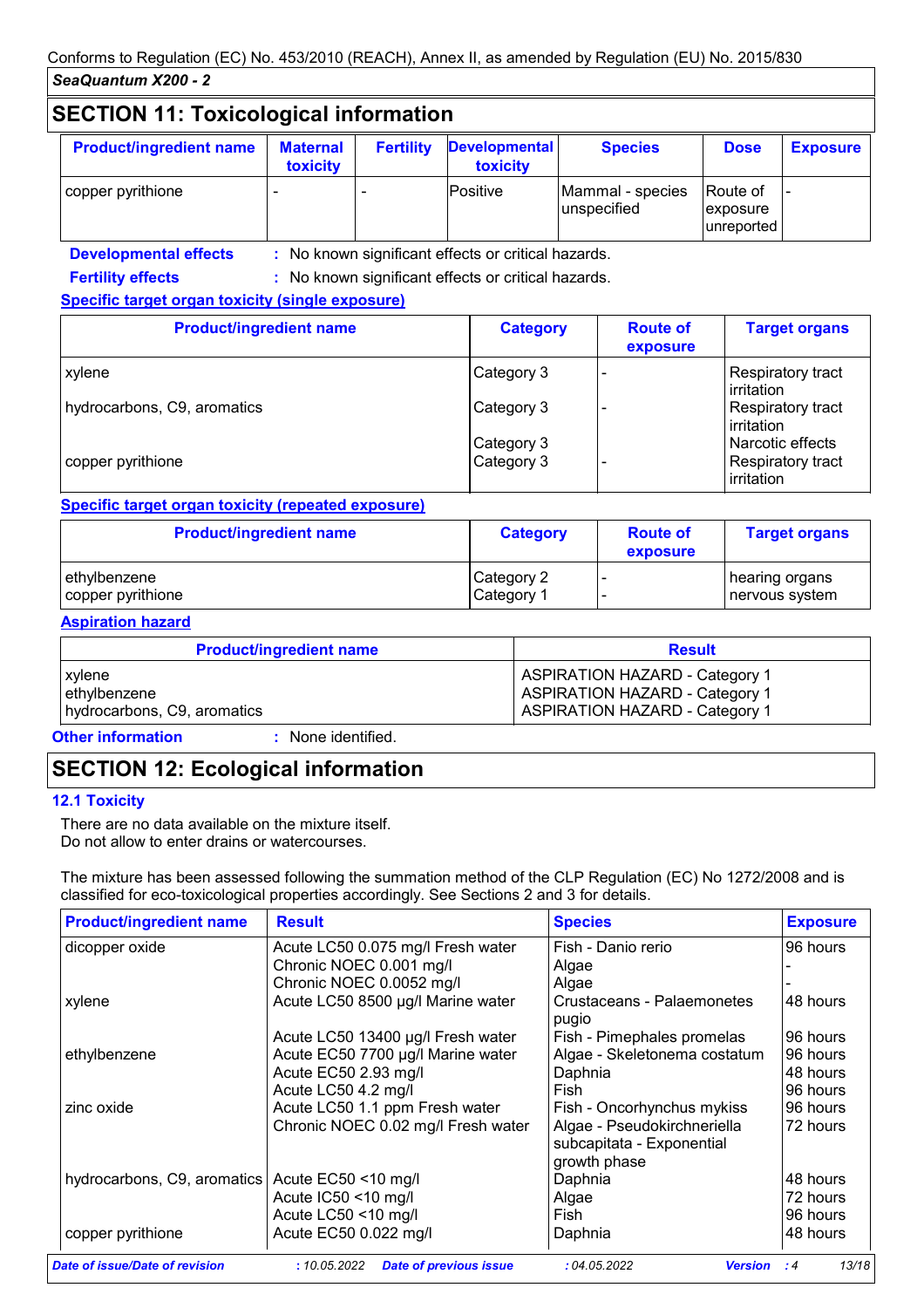### **SECTION 12: Ecological information**

|  | Acute IC50 0.035 mg/l     | Algae                          | 120 hours |
|--|---------------------------|--------------------------------|-----------|
|  | Acute LC50 0.0043 mg/l    | Fish                           | I96 hours |
|  | Chronic NOEC 0.00046 mg/l | l Algae - Skeletonema costatum | 120 hours |

This material is very toxic to aquatic life with long lasting effects.

#### **12.2 Persistence and degradability**

Not available.

| <b>Product/ingredient name</b> | <b>Aquatic half-life</b> | <b>Photolysis</b> | <b>Biodegradability</b> |
|--------------------------------|--------------------------|-------------------|-------------------------|
| dicopper oxide                 |                          |                   | Not readily             |
| <b>xylene</b>                  |                          |                   | IReadilv                |
| ethylbenzene                   |                          |                   | IReadilv                |
| I zinc oxide                   |                          |                   | Not readily             |
| hydrocarbons, C9, aromatics  - |                          |                   | Not readily             |

#### **12.3 Bioaccumulative potential**

| <b>Product/ingredient name</b> | $LoaPow$   | <b>BCF</b>              | <b>Potential</b> |
|--------------------------------|------------|-------------------------|------------------|
| <b>xylene</b>                  | 3.12       | $ 8.1 \text{ to } 25.9$ | low              |
| ethylbenzene                   | 3.6        |                         | low              |
| zinc oxide                     |            | 28960                   | high             |
| colophony                      | 1.9 to 7.7 |                         | high             |
| hydrocarbons, C9, aromatics  - |            | 10 to 2500              | high             |

| 12.4 Mobility in soil                                   |                  |
|---------------------------------------------------------|------------------|
| <b>Soil/water partition</b><br><b>coefficient (Koc)</b> | : Not available. |
| <b>Mobility</b>                                         | : Not available. |

#### **12.5 Results of PBT and vPvB assessment**

This mixture does not contain any substances that are assessed to be a PBT or a vPvB.

**12.6 Other adverse effects** : No known significant effects or critical hazards.

### **SECTION 13: Disposal considerations**

The information in this section contains generic advice and guidance. The list of Identified Uses in Section 1 should be consulted for any available use-specific information provided in the Exposure Scenario(s).

#### **13.1 Waste treatment methods**

| <b>Product</b>                 |                                                                                                                                                                                                                                                                                                                                                                                                                                                                                                                                                      |
|--------------------------------|------------------------------------------------------------------------------------------------------------------------------------------------------------------------------------------------------------------------------------------------------------------------------------------------------------------------------------------------------------------------------------------------------------------------------------------------------------------------------------------------------------------------------------------------------|
| <b>Methods of disposal</b>     | : The generation of waste should be avoided or minimised wherever possible.<br>Disposal of this product, solutions and any by-products should at all times comply<br>with the requirements of environmental protection and waste disposal legislation<br>and any regional local authority requirements. Dispose of surplus and non-<br>recyclable products via a licensed waste disposal contractor. Waste should not be<br>disposed of untreated to the sewer unless fully compliant with the requirements of<br>all authorities with jurisdiction. |
| <b>Hazardous waste</b>         | : Yes.                                                                                                                                                                                                                                                                                                                                                                                                                                                                                                                                               |
| <b>Disposal considerations</b> | Do not allow to enter drains or watercourses.<br>Dispose of according to all federal, state and local applicable regulations.<br>If this product is mixed with other wastes, the original waste product code may no<br>longer apply and the appropriate code should be assigned.<br>For further information, contact your local waste authority.                                                                                                                                                                                                     |

#### **European waste catalogue (EWC)**

The European Waste Catalogue classification of this product, when disposed of as waste, is:

| Date of issue/Date of revision | : 10.05.2022 Date of previous issue | :04.05.2022 | <b>Version</b> : 4 | 14/18 |
|--------------------------------|-------------------------------------|-------------|--------------------|-------|
|                                |                                     |             |                    |       |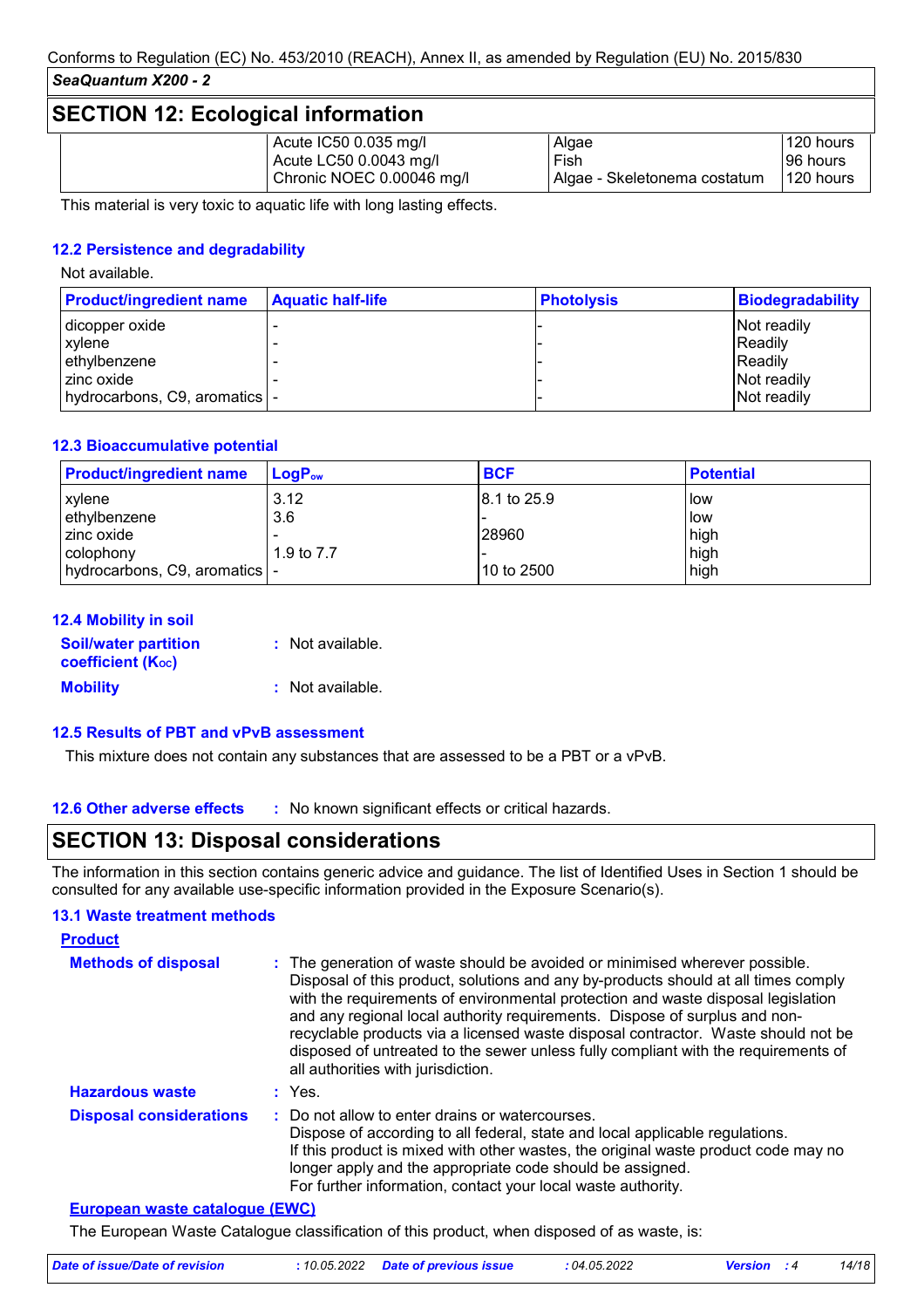# **SECTION 13: Disposal considerations**

| <b>Waste code</b>              | <b>Waste designation</b>                                                                                                                                                                                                                                                                                                                                                                                                                                                                                             |  |
|--------------------------------|----------------------------------------------------------------------------------------------------------------------------------------------------------------------------------------------------------------------------------------------------------------------------------------------------------------------------------------------------------------------------------------------------------------------------------------------------------------------------------------------------------------------|--|
| 08 01 11*                      | Waste paint and varnish containing organic solvents or other dangerous substances                                                                                                                                                                                                                                                                                                                                                                                                                                    |  |
| <b>Packaging</b>               |                                                                                                                                                                                                                                                                                                                                                                                                                                                                                                                      |  |
| <b>Methods of disposal</b>     | : The generation of waste should be avoided or minimised wherever possible. Waste<br>packaging should be recycled. Incineration or landfill should only be considered<br>when recycling is not feasible.                                                                                                                                                                                                                                                                                                             |  |
| <b>Disposal considerations</b> | : Using information provided in this safety data sheet, advice should be obtained from<br>the relevant waste authority on the classification of empty containers.<br>Empty containers must be scrapped or reconditioned.<br>Dispose of containers contaminated by the product in accordance with local or<br>national legal provisions.                                                                                                                                                                              |  |
| <b>Result</b>                  | European waste catalogue (EWC)                                                                                                                                                                                                                                                                                                                                                                                                                                                                                       |  |
| <b>CEPE Guidelines</b>         | 15 01 10*<br>packaging containing residues of or contaminated by<br>hazardous substances                                                                                                                                                                                                                                                                                                                                                                                                                             |  |
| <b>Special precautions</b>     | This material and its container must be disposed of in a safe way. Care should be<br>taken when handling emptied containers that have not been cleaned or rinsed out.<br>Empty containers or liners may retain some product residues. Vapour from product<br>residues may create a highly flammable or explosive atmosphere inside the<br>container. Do not cut, weld or grind used containers unless they have been cleaned<br>thoroughly internally. Avoid dispersal of spilt material and runoff and contact with |  |

# **SECTION 14: Transport information**

|                                                | <b>ADR/RID</b>  | <b>ADN</b>      | <b>IMDG</b>                                 | <b>IATA</b>                                                                 |
|------------------------------------------------|-----------------|-----------------|---------------------------------------------|-----------------------------------------------------------------------------|
| 14.1 UN number                                 | <b>UN1263</b>   | <b>UN1263</b>   | <b>UN1263</b>                               | <b>UN1263</b>                                                               |
| 14.2 UN proper<br>shipping name                | Paint           | Paint           | Paint. Marine pollutant<br>(dicopper oxide) | Paint                                                                       |
| <b>14.3 Transport</b><br>hazard class(es)      | 3<br>$\bigstar$ | 3<br>$\bigstar$ | 3<br>$\bigstar$                             | 3                                                                           |
| <b>14.4 Packing</b><br>group                   | $\mathbf{III}$  | III             | $\mathbf{III}$                              | $\mathbf{III}$                                                              |
| 14.5<br><b>Environmental</b><br><b>hazards</b> | Yes.            | Yes.            | Yes.                                        | Yes. The<br>environmentally<br>hazardous substance<br>mark is not required. |

soil, waterways, drains and sewers.

| <b>Additional information</b> |                                                                                                                                                                                          |
|-------------------------------|------------------------------------------------------------------------------------------------------------------------------------------------------------------------------------------|
| <b>ADR/RID</b>                | : The environmentally hazardous substance mark is not required when transported in<br>sizes of $\leq 5$ L or $\leq 5$ kg.<br><b>Hazard identification number 30</b><br>Tunnel code (D/E) |
| <b>ADN</b>                    | : The environmentally hazardous substance mark is not required when transported in<br>sizes of $\leq 5$ L or $\leq 5$ kg.                                                                |
| <b>IMDG</b>                   | : The marine pollutant mark is not required when transported in sizes of $\leq 5$ L or $\leq 5$ kg.<br><b>Emergency schedules F-E, S-E</b>                                               |
| <b>IATA</b>                   | : The environmentally hazardous substance mark may appear if required by other<br>transportation regulations.                                                                            |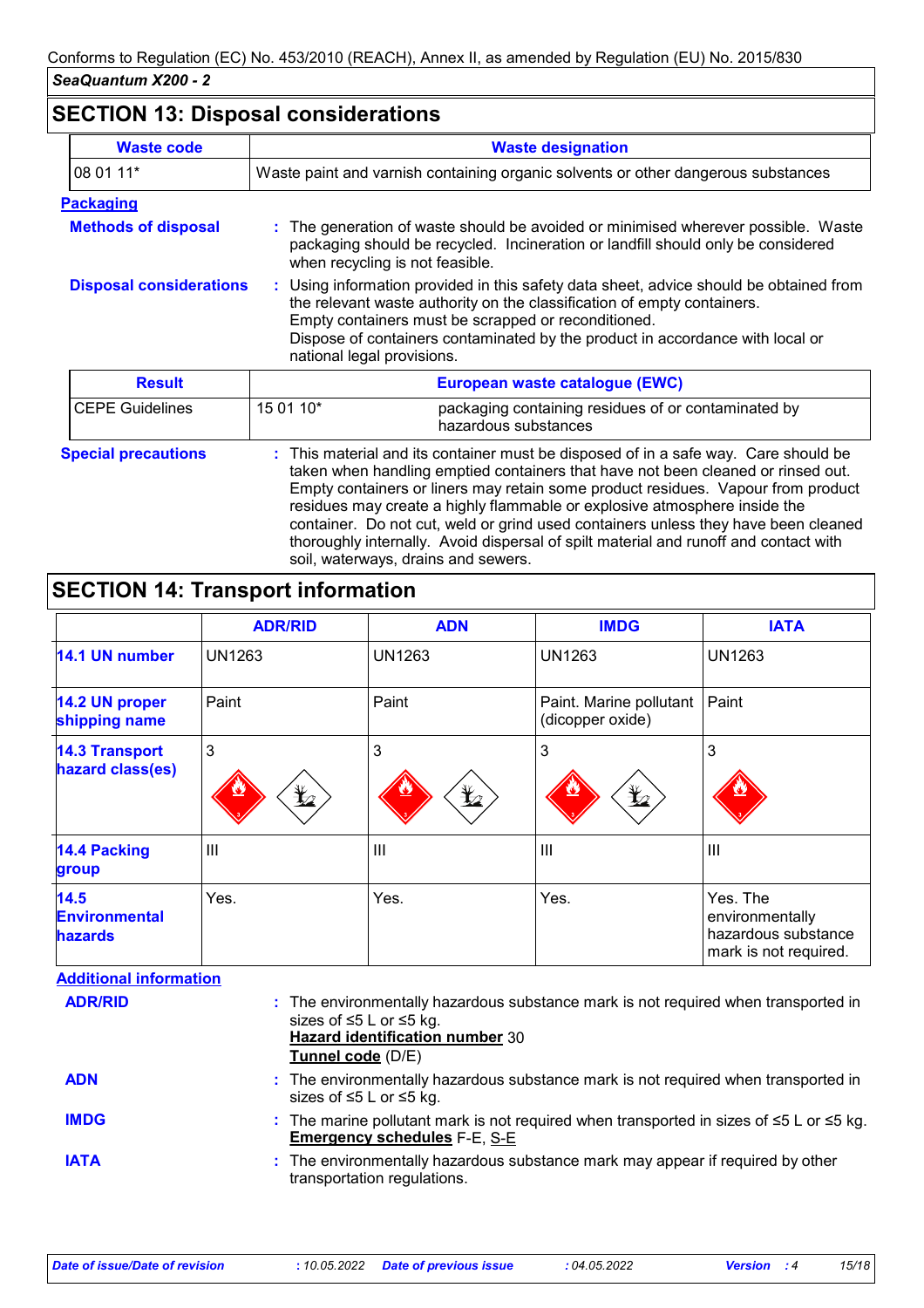| วษ <sub>ี</sub> สนขนสมเนมม AZUU - Z                                                                                  |                                                                                                                                                                                                                                                                                                     |
|----------------------------------------------------------------------------------------------------------------------|-----------------------------------------------------------------------------------------------------------------------------------------------------------------------------------------------------------------------------------------------------------------------------------------------------|
| <b>SECTION 14: Transport information</b>                                                                             |                                                                                                                                                                                                                                                                                                     |
| user                                                                                                                 | 14.6 Special precautions for : Transport within user's premises: always transport in closed containers that are<br>upright and secure. Ensure that persons transporting the product know what to do in<br>the event of an accident or spillage.                                                     |
| <b>14.7 Transport in bulk</b><br>according to IMO<br><b>instruments</b>                                              | : Not applicable.                                                                                                                                                                                                                                                                                   |
| <b>SECTION 15: Regulatory information</b>                                                                            |                                                                                                                                                                                                                                                                                                     |
|                                                                                                                      | 15.1 Safety, health and environmental regulations/legislation specific for the substance or mixture                                                                                                                                                                                                 |
| EU Requlation (EC) No. 1907/2006 (REACH)                                                                             |                                                                                                                                                                                                                                                                                                     |
|                                                                                                                      | <b>Annex XIV - List of substances subject to authorisation</b>                                                                                                                                                                                                                                      |
| <b>Annex XIV</b>                                                                                                     |                                                                                                                                                                                                                                                                                                     |
| None of the components are listed.                                                                                   |                                                                                                                                                                                                                                                                                                     |
| <b>Substances of very high concern</b>                                                                               |                                                                                                                                                                                                                                                                                                     |
| None of the components are listed.                                                                                   |                                                                                                                                                                                                                                                                                                     |
| <b>Annex XVII - Restrictions</b>                                                                                     | : Not applicable.                                                                                                                                                                                                                                                                                   |
| on the manufacture,<br>placing on the market<br>and use of certain<br>dangerous substances,<br>mixtures and articles |                                                                                                                                                                                                                                                                                                     |
| <b>Other EU regulations</b>                                                                                          |                                                                                                                                                                                                                                                                                                     |
| <b>VOC</b>                                                                                                           | : The provisions of Directive 2004/42/EC on VOC apply to this product. Refer to the<br>product label and/or technical data sheet for further information.                                                                                                                                           |
| <b>VOC for Ready-for-Use</b><br><b>Mixture</b>                                                                       | : Not applicable.                                                                                                                                                                                                                                                                                   |
| <b>Europe inventory</b>                                                                                              | : At least one component is not listed.                                                                                                                                                                                                                                                             |
| Ozone depleting substances (1005/2009/EU)                                                                            |                                                                                                                                                                                                                                                                                                     |
| Not listed.                                                                                                          |                                                                                                                                                                                                                                                                                                     |
| Prior Informed Consent (PIC) (649/2012/EU)                                                                           |                                                                                                                                                                                                                                                                                                     |
| Not listed.                                                                                                          |                                                                                                                                                                                                                                                                                                     |
| <b>Seveso Directive</b>                                                                                              |                                                                                                                                                                                                                                                                                                     |
| major accident hazards.                                                                                              | This product may add to the calculation for determining whether a site is within the scope of the Seveso Directive on                                                                                                                                                                               |
| <b>National regulations</b>                                                                                          |                                                                                                                                                                                                                                                                                                     |
| <b>Industrial use</b>                                                                                                | : The information contained in this safety data sheet does not constitute the user's<br>own assessment of workplace risks, as required by other health and safety<br>legislation. The provisions of the national health and safety at work regulations apply<br>to the use of this product at work. |
| <b>International regulations</b>                                                                                     |                                                                                                                                                                                                                                                                                                     |
|                                                                                                                      | <b>Chemical Weapon Convention List Schedules I, II &amp; III Chemicals</b>                                                                                                                                                                                                                          |
| Not listed.                                                                                                          |                                                                                                                                                                                                                                                                                                     |
| <b>Montreal Protocol</b>                                                                                             |                                                                                                                                                                                                                                                                                                     |
| Not listed.                                                                                                          |                                                                                                                                                                                                                                                                                                     |
|                                                                                                                      |                                                                                                                                                                                                                                                                                                     |

**Stockholm Convention on Persistent Organic Pollutants**

Not listed.

**Rotterdam Convention on Prior Informed Consent (PIC)**

Not listed.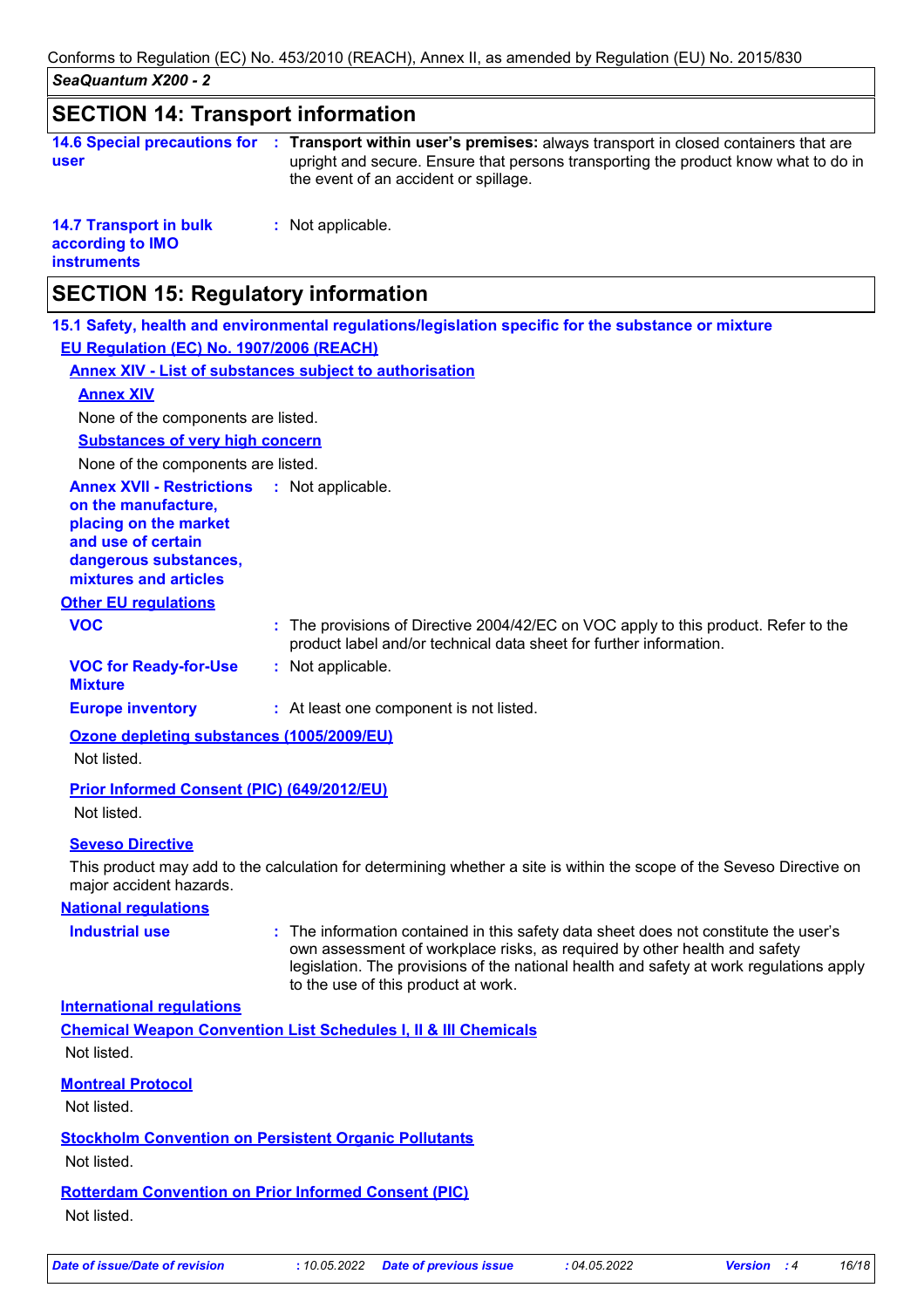### **SECTION 15: Regulatory information**

**UNECE Aarhus Protocol on POPs and Heavy Metals** Not listed.

**15.2 Chemical safety :** Not applicable.

**assessment**

### **SECTION 16: Other information**

 $\nabla$  Indicates information that has changed from previously issued version.

| <b>Abbreviations and</b> | $\therefore$ ATE = Acute Toxicity Estimate                                    |
|--------------------------|-------------------------------------------------------------------------------|
| acronyms                 | CLP = Classification, Labelling and Packaging Regulation [Regulation (EC) No. |
|                          | 1272/2008]                                                                    |
|                          | DMEL = Derived Minimal Effect Level                                           |
|                          | DNEL = Derived No Effect Level                                                |
|                          | EUH statement = CLP-specific Hazard statement                                 |
|                          | PBT = Persistent, Bioaccumulative and Toxic                                   |
|                          | PNEC = Predicted No Effect Concentration                                      |
|                          | <b>RRN = REACH Registration Number</b>                                        |
|                          | vPvB = Very Persistent and Very Bioaccumulative                               |

#### **Procedure used to derive the classification according to Regulation (EC) No. 1272/2008 [CLP/GHS]**

| <b>Classification</b>                    | <b>Justification</b>                     |
|------------------------------------------|------------------------------------------|
| Flam. Liq. 3, H226                       | On basis of test data                    |
| Acute Tox. 4, H302<br>Acute Tox. 4, H332 | Calculation method<br>Calculation method |
| Skin Irrit. 2, H315                      | Calculation method                       |
| Eye Dam. 1, H318<br>Skin Sens. 1, H317   | Calculation method<br>Calculation method |
| STOT RE 2, H373 (nervous system)         | Calculation method                       |
| Aquatic Acute 1, H400                    | Calculation method                       |
| Aquatic Chronic 1, H410                  | Calculation method                       |

#### **Full text of abbreviated H statements**

| H <sub>225</sub> | Highly flammable liquid and vapour.                      |
|------------------|----------------------------------------------------------|
| H <sub>226</sub> | Flammable liquid and vapour.                             |
| H301             | Toxic if swallowed.                                      |
| H302             | Harmful if swallowed.                                    |
| H304             | May be fatal if swallowed and enters airways.            |
| H311             | Toxic in contact with skin.                              |
| H312             | Harmful in contact with skin.                            |
| H315             | Causes skin irritation.                                  |
| H317             | May cause an allergic skin reaction.                     |
| H318             | Causes serious eye damage.                               |
| H319             | Causes serious eye irritation.                           |
| H <sub>330</sub> | Fatal if inhaled.                                        |
| H332             | Harmful if inhaled.                                      |
| H335             | May cause respiratory irritation.                        |
| H336             | May cause drowsiness or dizziness.                       |
| H361d            | Suspected of damaging the unborn child.                  |
| H372             | Causes damage to organs through prolonged or repeated    |
|                  | exposure.                                                |
| H373             | May cause damage to organs through prolonged or repeated |
|                  | exposure.                                                |
| H400             | Very toxic to aquatic life.                              |
| H410             | Very toxic to aquatic life with long lasting effects.    |
| H411             | Toxic to aquatic life with long lasting effects.         |
| H412             | Harmful to aquatic life with long lasting effects.       |

**Full text of classifications [CLP/GHS]**